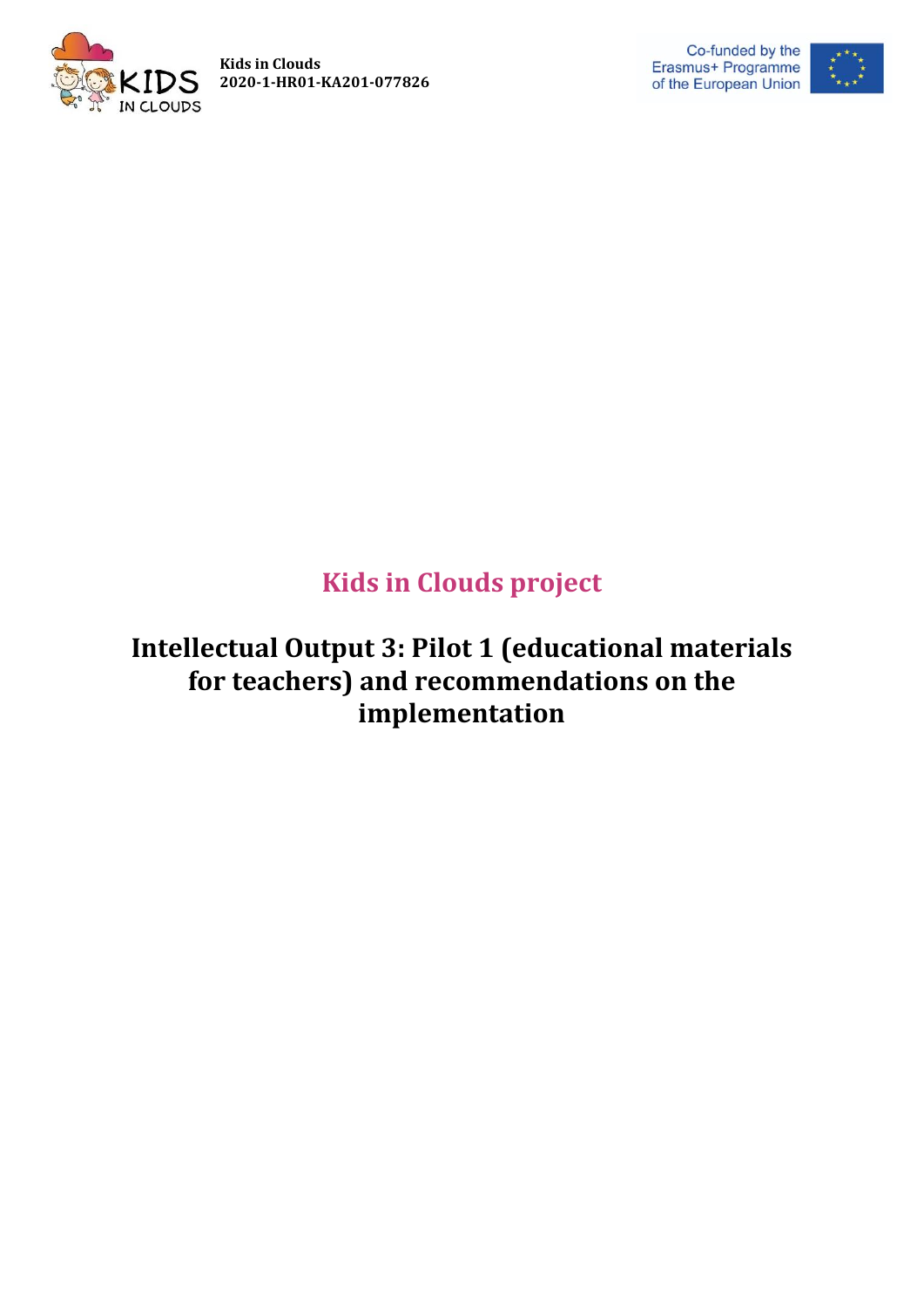



# **Document Reference**

| <b>Project Title:</b>        | <b>Kids in Clouds</b>                                                                     |
|------------------------------|-------------------------------------------------------------------------------------------|
| <b>Project Number:</b>       | 2020-1-HR01-KA201-077826                                                                  |
| <b>Project URL:</b>          | www.kidsinclouds.eu                                                                       |
| Output:                      | Intellectual Output 3                                                                     |
| <b>Leading Organisation:</b> | Secondary School St. St. Cyril and Methodius                                              |
| <b>Output Start Date:</b>    | 1st November 2021                                                                         |
| <b>Output End Date:</b>      | 31 <sup>st</sup> January 2022                                                             |
| <b>Output Title:</b>         | Pilot 1 (educational materials for teachers) and<br>recommendations on the implementation |
| <b>Output Type:</b>          | Methodologies / guidelines - Co-operation processes and<br>methodologies                  |
| <b>Output Delivery Date:</b> | January 2022                                                                              |
| <b>Status:</b>               | Final                                                                                     |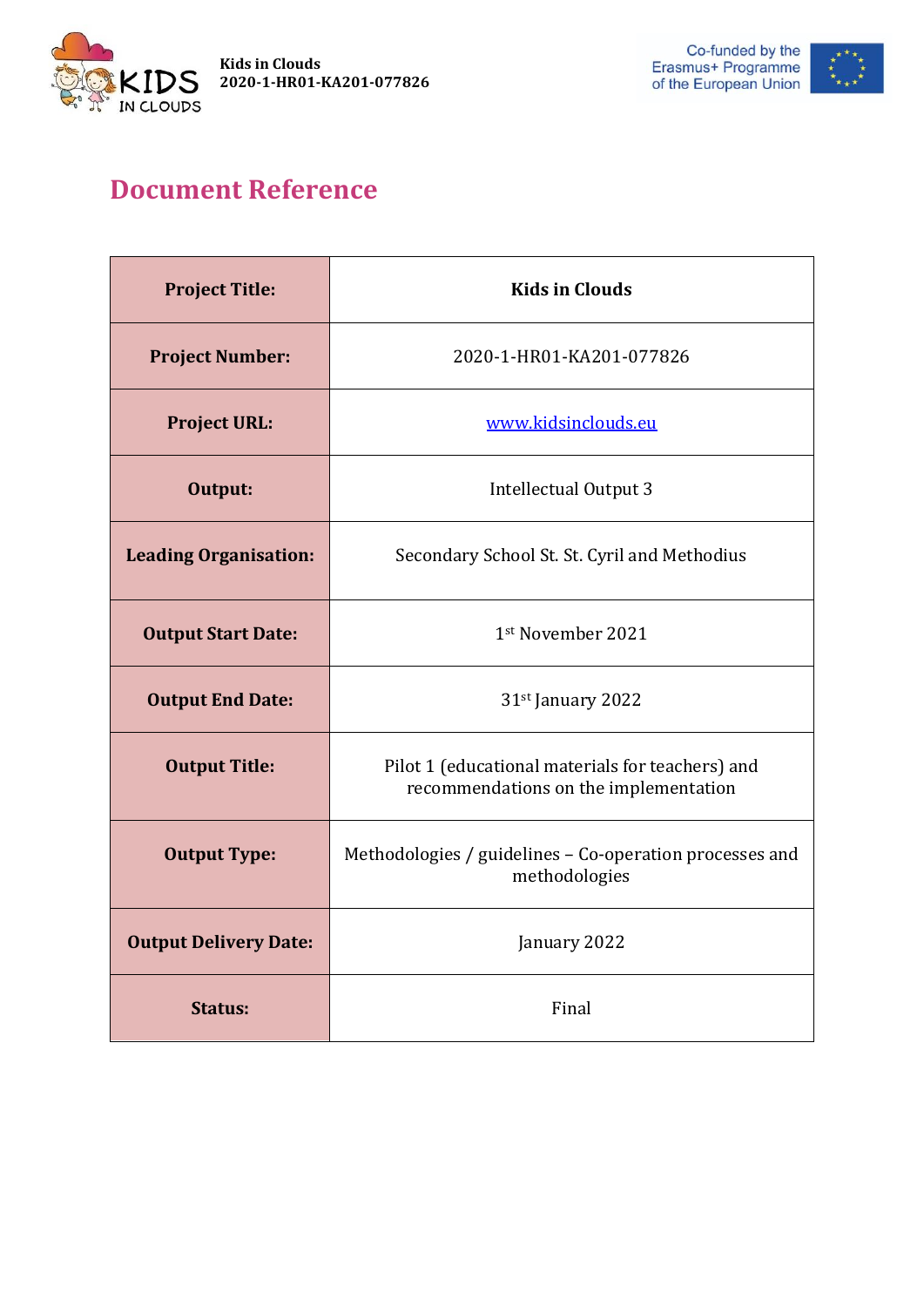



# **Table of contents**

| 1.                                                                                                  |      |  |  |  |
|-----------------------------------------------------------------------------------------------------|------|--|--|--|
| 2.                                                                                                  |      |  |  |  |
| Gap analysis: the use of cloud-based services in schools today vs. the possibilities of the<br>2.1. |      |  |  |  |
|                                                                                                     | 2.2. |  |  |  |
| 3.                                                                                                  |      |  |  |  |
|                                                                                                     | 3.1. |  |  |  |
|                                                                                                     | 3.2. |  |  |  |
|                                                                                                     | 3.3. |  |  |  |
|                                                                                                     | 3.4. |  |  |  |
|                                                                                                     | 3.5. |  |  |  |
| 4.                                                                                                  |      |  |  |  |
| 5.                                                                                                  |      |  |  |  |
|                                                                                                     | 5.1. |  |  |  |
|                                                                                                     | 5.2. |  |  |  |
|                                                                                                     | 5.3. |  |  |  |
|                                                                                                     | 5.4. |  |  |  |
| 6.                                                                                                  |      |  |  |  |
| 7.                                                                                                  |      |  |  |  |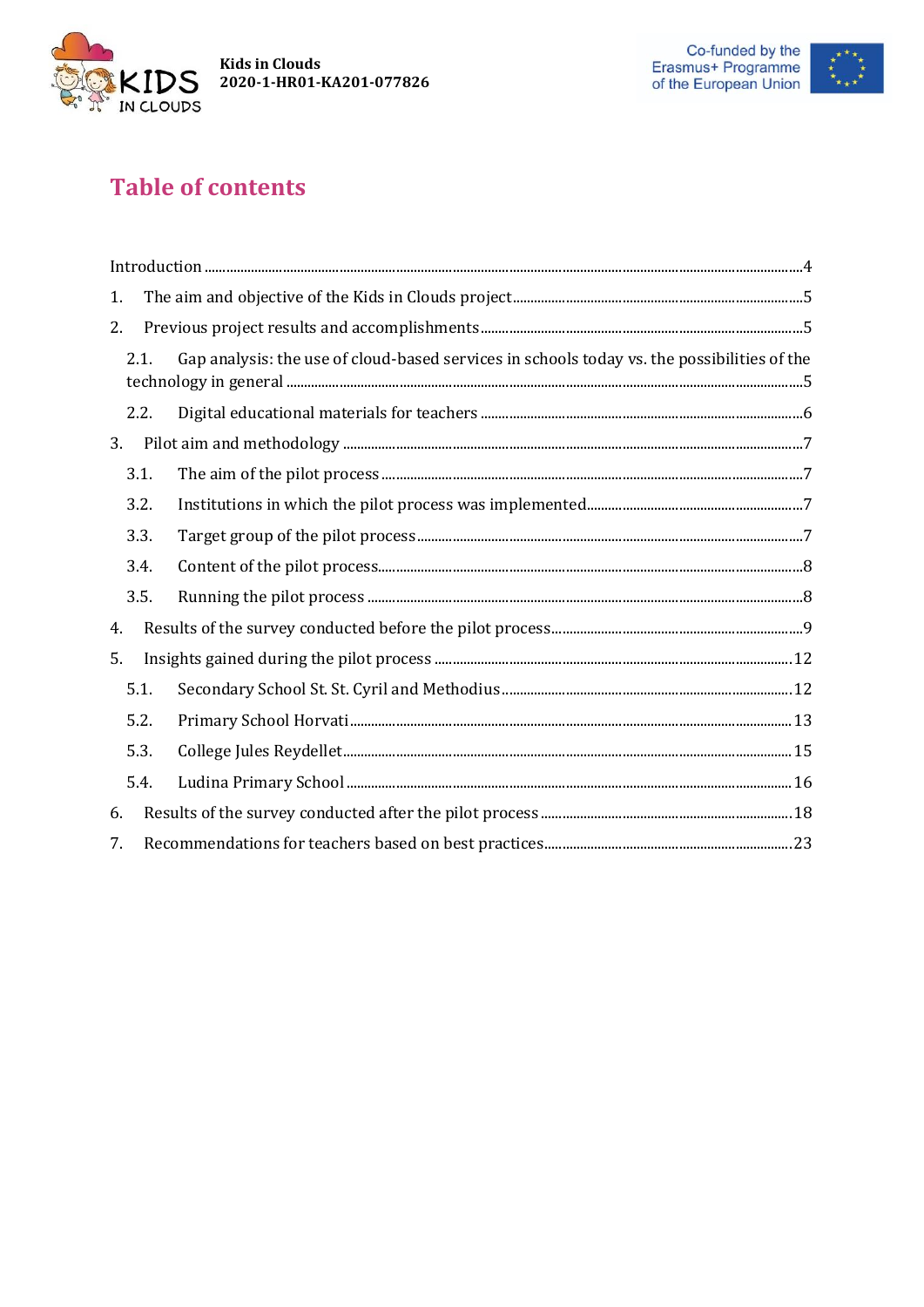



## <span id="page-3-0"></span>**Introduction**

In order to integrate previously created educational materials for teachers (Intellectual Output 2) into the learning environments of project partners, methodology for conducting the pilot process was established. Furthermore, pilots were organized and ran in schools which are partners of the *Kids in Clouds* project. Algebra was responsible for establishing evaluation tools and evaluating the pilot process.

As a final result, report on Intellectual Output 3 of the *Kids in Clouds* project contains:

- a) insights gained during the process of piloting in the following schools:
	- Secondary School St. St. Cyril and Methodius (Smolyan, Bulgaria)
	- Primary School Horvati (Zagreb, Croatia)
	- College Jules Reydellet (Reunion France)
	- Ludina Primary School (Velika Ludina, Croatia).
- b) the results of the pilot process evaluation of the pilot efficiency and success-rate of the produced digital educational materials for teachers
- c) recommendations for teachers, based on the best practices of implementation of the cloud-computing in teaching.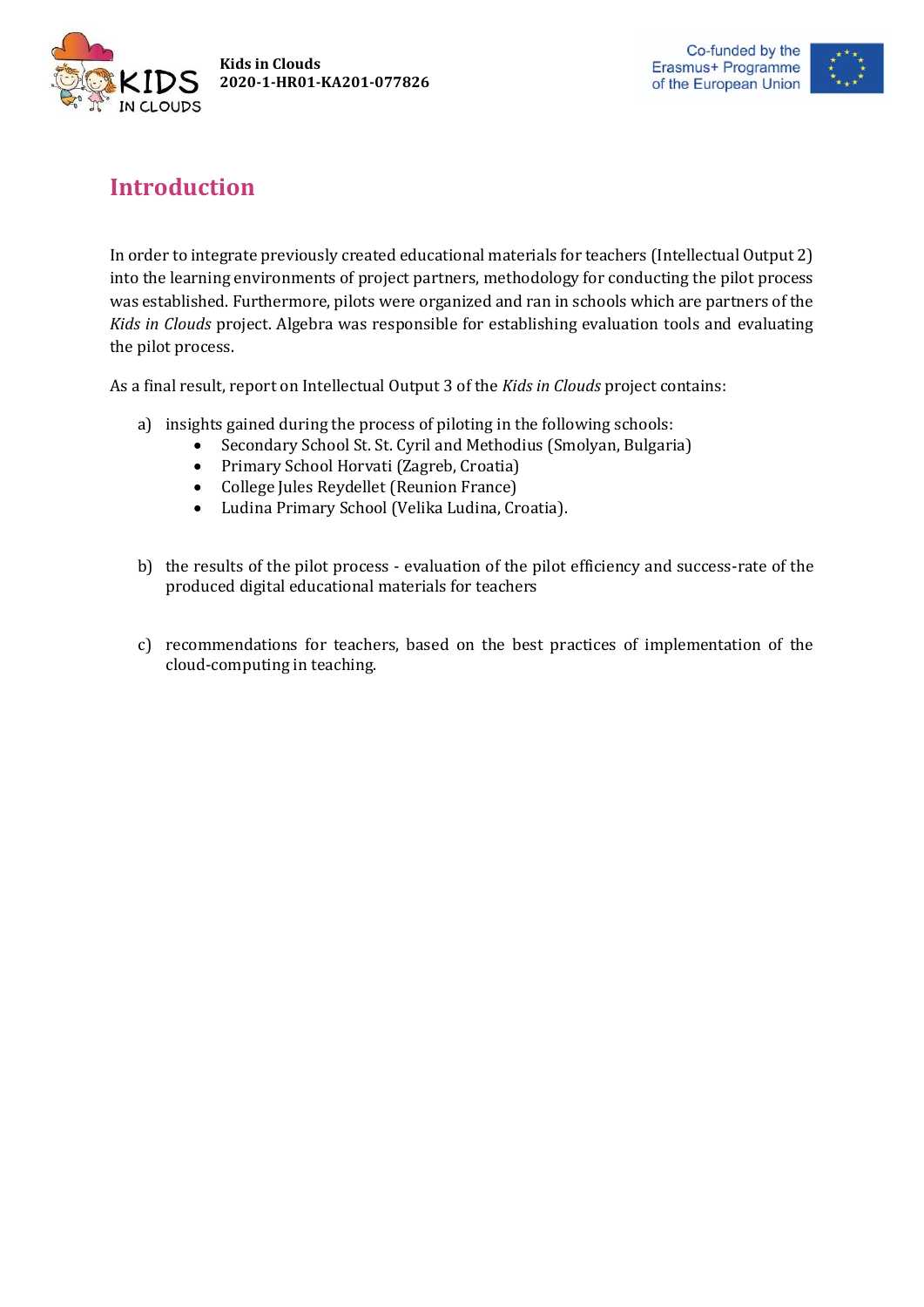

## <span id="page-4-0"></span>**1. The aim and objective of the Kids in Clouds project**

Before drafting the *Kids in Clouds* project, a desktop research was conducted. Based on this research and trends showing increase in usage of the cloud-based tools, it was concluded that the cloud-based services are growing rapidly in the global and European economy. With the rise of 5G technology not only storage but also all data processing and applicative services will move to the cloud environment. Based on our research, this change is anticipated to come in the next 10 years. The move towards cloud-based environment will tremendously impact our work environments, as well as in general the way we use ICT solutions on a daily basis. We have established that switching from working in on-premise to cloud-based environment creates significant obstacles for users, as it requires them to relate to high-tech solutions in a different way.

This is why interdisciplinary project *Kids in Clouds* aims to introduce children with cloud-based services as early as the first grade of the primary school. Its main objective is to deliver wellrounded, useful and transferable educational programs in cloud computing through development of educational modules for teachers and students. This is a project designed to meet challenges of the modern education system and challenging market needs, by providing an awareness-raising, holistic and flexible education in cloud computing.

The aim of this project is to introduce cloud-based environment to children at the beginning of their primary school learning path. At that point, children do not differentiate on-premise from cloud-based content and services – for them, these are simply tools to get things done. Sooner they encounter cloud-based services, easier it is for them to learn how to interact with them. According to our research, it was concluded that it is hugely important to teach children to get acquainted and comfortable in the cloud-based eco-system as early as possible, as this will be the environment they will live and work in already ten years from now.

## <span id="page-4-1"></span>**2. Previous project results and accomplishments**

#### <span id="page-4-2"></span>2.1. Gap analysis: the use of cloud-based services in schools today vs. the possibilities of the technology in general

In order to investigate the use of cloud-based services in schools today, project partners created and distributed an on-line questionnaire for teachers, as part of Intellectual Output 1. For the purpose of creating the questionnaire of a high quality and international usability, project partners conducted secondary and primary research and gained insights into teachers' attitudes towards using digital technology and cloud-based tools in teaching. Results of the questionnaire served project partners as conclusions about today's usage of cloud-based services in schools and these results were compared with the possibilities of the technology in general in order to decide on further project activities.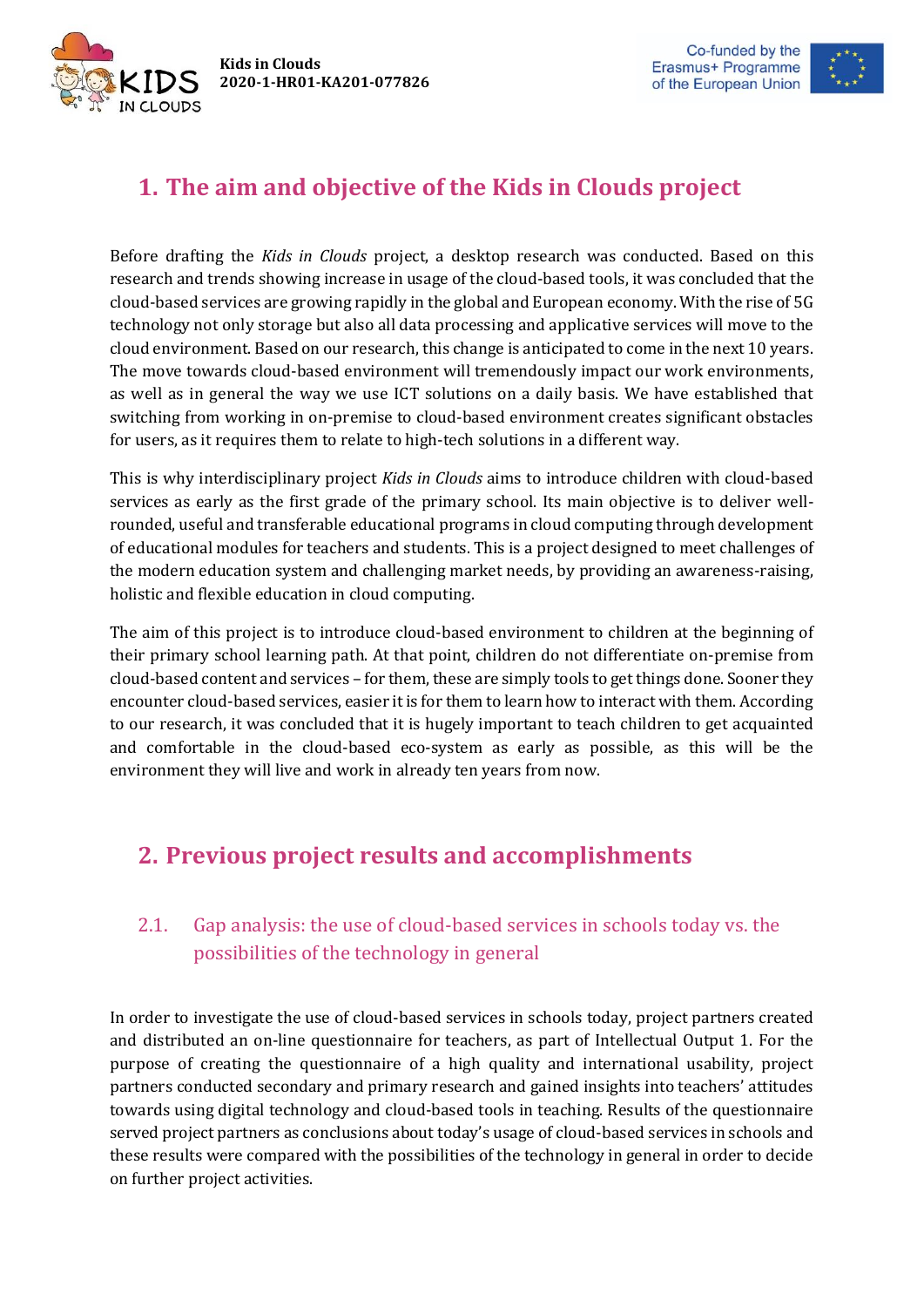

**Kids in Clouds 2020-1-HR01-KA201-077826**



Results of the on-line questionnaire filled in by 373 teachers from different European countries show that teachers assess their digital skills as above average, that teachers often use particular digital tools in teaching, that they are inclined to acquire new knowledge about digital tools and that they partially recognize the importance of student-centered learning enabled by using digital tools. Furthermore, results of the questionnaire showed that there are many free cloud-based tools that primary school teachers are not familiar with; therefore, they do not use them very often or they do not use them at all. However, teachers pointed out that they are not skilled in creating their own digital educational materials even though they like to use them, that they are not inclined to pay a license for a certain digital tool, that students often do not have IT equipment in classrooms for independent usage and that they and their students rarely use many available digital tools in the cloud.

In conclusion, gap analysis showed that teachers who participated in the questionnaire are aware of the benefits of using cloud-based technology and digital tools in teaching but they still sometimes hesitate to use particular cloud-based tools and create their own digital educational materials despite the possibilities of the technology in general.

#### <span id="page-5-0"></span>2.2. Digital educational materials for teachers

Following the results of the gap analysis, project partners created digital educational materials for teachers, as part of Intellectual Output 2. Since it was concluded that there is a great need for empowering teachers for creating their own digital materials, project partners created digital educational materials which can help teachers to learn how to use cloud-based tools in order to create their own digital materials. Materials were created in a form of video tutorials that show how to use free online cloud-based tools for the purpose of creating interactive presentations, graphics, quizzes, games and similar content as well as using cloud-based tools in teaching.

Materials are available in three different languages – Bulgarian, Croatian and French. In total, there are more than 170 educational materials available in an open-source online repository which allows previewing and downloading materials on the official project website – <https://www.kidsinclouds.eu/digital-educational-materials-for-teachers/> .Materials for teachers are prepared in a way that ensures their wide usage - namely, teachers of all subjects can use them regardless of their previous knowledge about the topic. These materials can help teachers to master the use of cloud tools and empower them to help students with mastering it too. Moreover, the aim was to test the materials in the next phase of the project – during the Intellectual Output 3.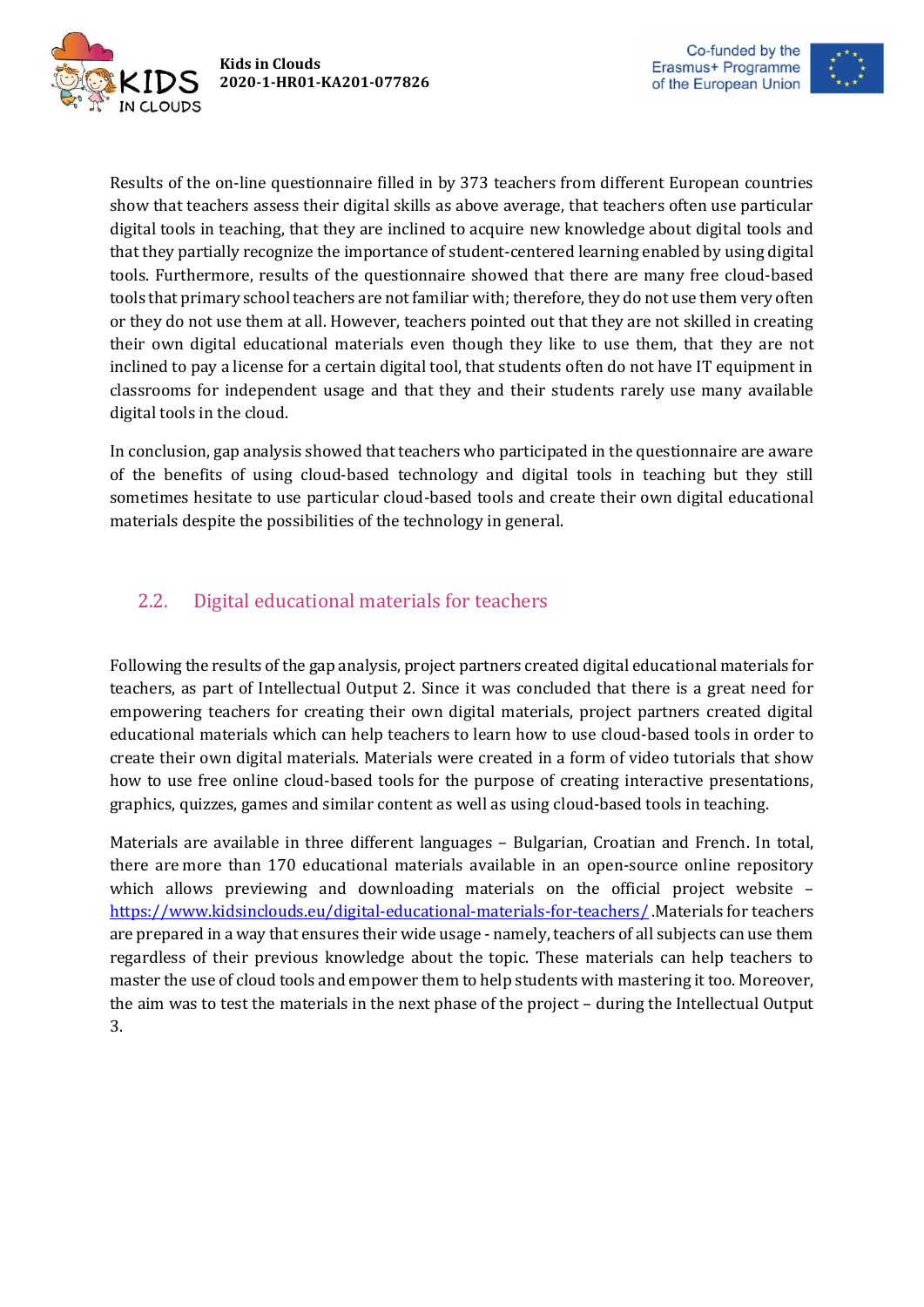**Kids in Clouds 2020-1-HR01-KA201-077826**





## <span id="page-6-0"></span>**3. Pilot aim and methodology**

#### 3.1. The aim of the pilot process

<span id="page-6-1"></span>The aim of the pilot process was to test the digital learning materials for teachers developed in the Intellectual Output 2 in encounters with the different target groups (teachers of different subjects and levels of teaching) and in different local, regional and national environments. The data about the effectiveness of learning during the pilot process was obtained.

After the pilot process and based on the obtained data, the following is established:

- a) the results of the pilot process evaluation of the pilot efficiency and success-rate of the produced digital educational materials for teachers
- b) recommendations for teachers, based on the best practices of implementation of the cloud-computing in teaching.

The main objective of the pilot process is twofold. On the one hand, it will support partners in their efforts in planning, implementing and evaluating innovative and efficient approaches in learning about the cloud. On the other hand, it will contribute to the popularization of the cloud as a tool among the wider audience of educators.

#### 3.2. Institutions in which the pilot process was implemented

<span id="page-6-2"></span>The pilot process was implemented in the following institutions:

- Secondary School St. St. Cyril and Methodius (Smolyan, Bulgaria)
- Primary School Horvati (Zagreb, Croatia)
- College Jules Reydellet (Reunion France)
- Ludina Primary School (Velika Ludina, Croatia).

Project partners mentioned above participated actively in the Intellectual Output 3 by running the pilot process in their own institutions. Algebra created the questionnaires for the evaluation of the results of the pilot process, supported other project partners, participated in the organizational activities as well as in analyzing the results and creating the final report.

#### 3.3. Target group of the pilot process

<span id="page-6-3"></span>Teachers in the project partners' institutions are the ones who participated in the pilot process and tested created digital educational materials for teachers, which makes them a target group of the pilot process. Teachers of different subjects and levels of teaching were included in the pilot process. The target groups encompassed:

a) teachers with an in-depth knowledge about the cloud-computing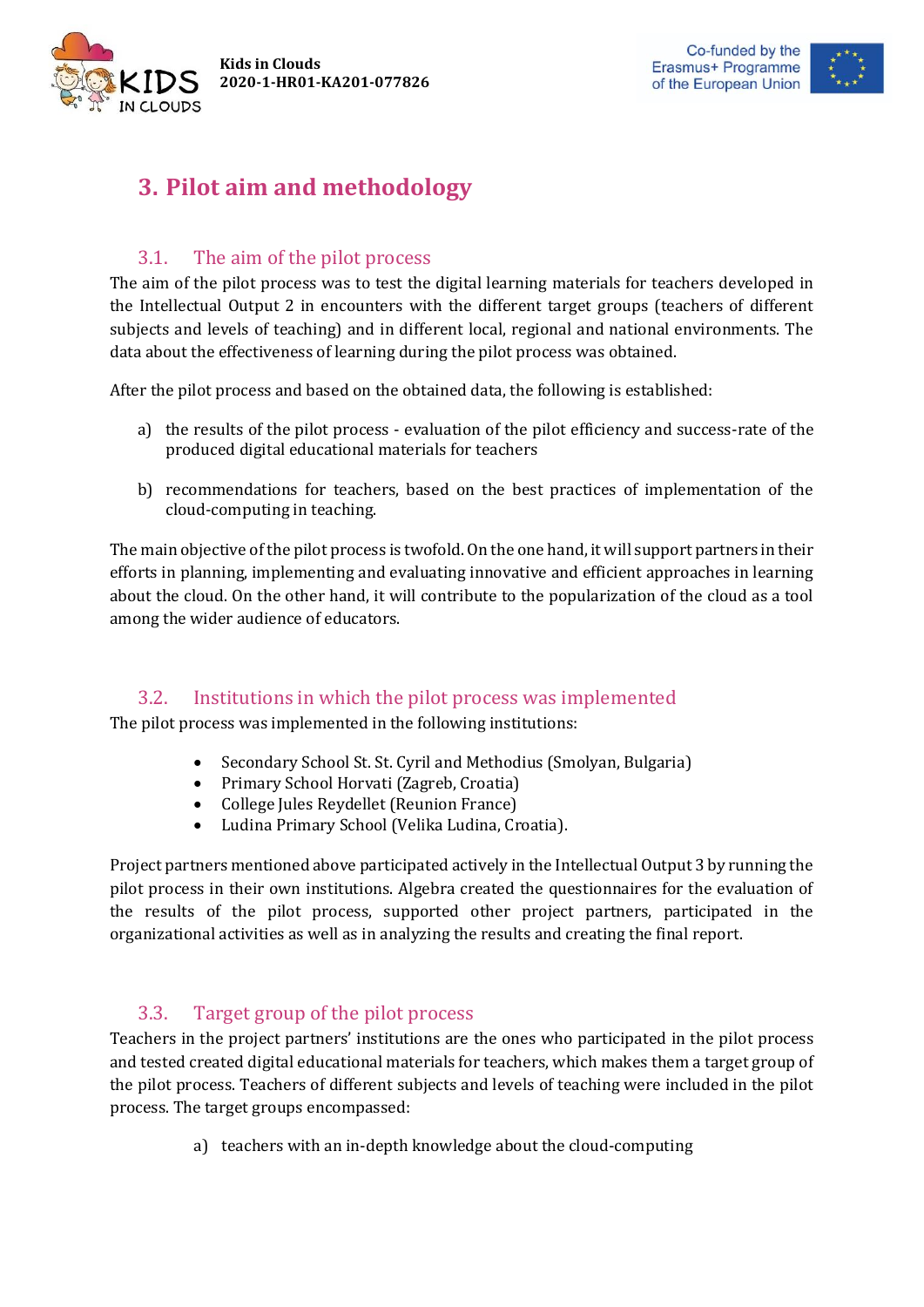



b) teachers who know that the cloud-computing exists but are unaware of its potential.

This way, project partners tried to ensure the participants' diversity in professions and knowledge about the cloud-computing.

Each school which is partner in the project had to include a minimum of 5 teachers in the pilot process. This way, project partners ensured including minimum of 20 teachers in the pilot, in total.

#### 3.4. Content of the pilot process

<span id="page-7-0"></span>Digital educational materials for teachers tested during the pilot encompass two categories:

- a) video tutorials with general instructions on using particular cloud-based tools
- b) video tutorials with examples of using particular cloud-based tools in specific subjects and lessons.

Digital educational materials show how to use the following cloud-based tools: Actionbound, Adobe Spark, ClassDojo, Coggle, FlexClip, Flipsnack, Genially, Mentimeter, MindMeister, ProProfs, Quizizz and Wizer.me.

Furthermore, digital educational materials show the examples of using above mentioned cloudbased tools in the lessons of the following subjects: Visual Arts, Bulgarian language, Croatian language, English language, French language, History, Mathematics, Music and Science.

Before running the pilot, each institution studied the online repository with the materials in order to select the most suitable materials to be piloted, according to the interests and needs of the teachers included in the pilot process. Each school which is partner in the project had to test a minimum of 20 different digital educational materials for teachers during the pilot process.

#### 3.5. Running the pilot process

<span id="page-7-1"></span>Each school which is partner in the project organized running the pilot internally. Partners could arrange the pilot as a face-to-face training or in an online environment – depending on the project partners' preference and current COVID-19 restrictions. Either way, the pilot process participants had to carry out all following steps:

- conducting the survey before the pilot process
- testing the digital educational materials for teachers
- creating new digital materials using newly gained insights
- conducting the survey after the pilot process.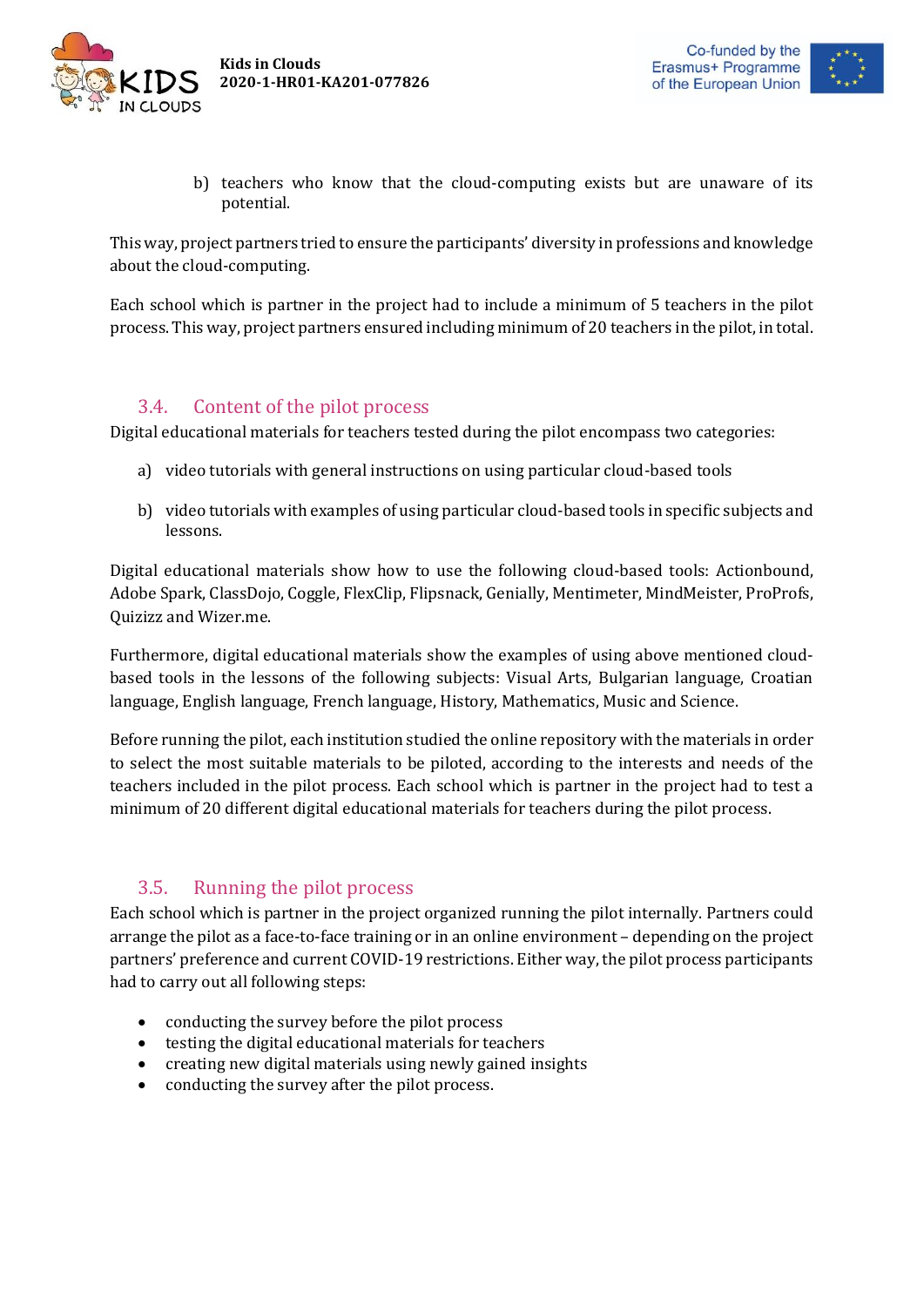IN CLOUDS



## <span id="page-8-0"></span>**4. Results of the survey conducted before the pilot process**

Algebra prepared questions for the online survey in English and project partners translated them to their national languages. Afterwards, Algebra created online questionnaires in Bulgarian, Croatian and French using the Google Forms and pilot managers were in charge of distributing the questionnaire to pilot participants. All pilot participants had to fill in the questionnaire before testing the digital educational materials. The aim of this questionnaire was to investigate the participants' tendency to use digital technology and cloud-computing before the pilot process, as well as to find out what they expect to learn and achieve during the pilot process.

In total, 37 teachers from Bulgaria, Croatia and France participated in the pilot process. Most of them (88 %) teach the students aging from 11 to 14 years. On a scale from 1 to 5, majority of the teachers estimated their own digital skills and computer literacy with grade 5 (42 %). In addition, 29 % of them estimate their described knowledge with grade 4, 21 % with a grade 3, 8 % with a grade 2 and none of them with a grade 1. Most of the teachers (37 %) who participated in the pilot use digital technology and digital tools in teaching in about 40 % of their lessons. Furthermore, 8 % of the participants use digital technology and tools in less than 20 % of their lessons, and 13 % of the participants pointed out that they use them in each lesson (Figure 1). It can be concluded that majority of the participants sometimes use digital technology in teaching, but not regularly, on a daily basis.



**Figure 1.** Frequency of pilot participants' usage of the digital technology and digital tools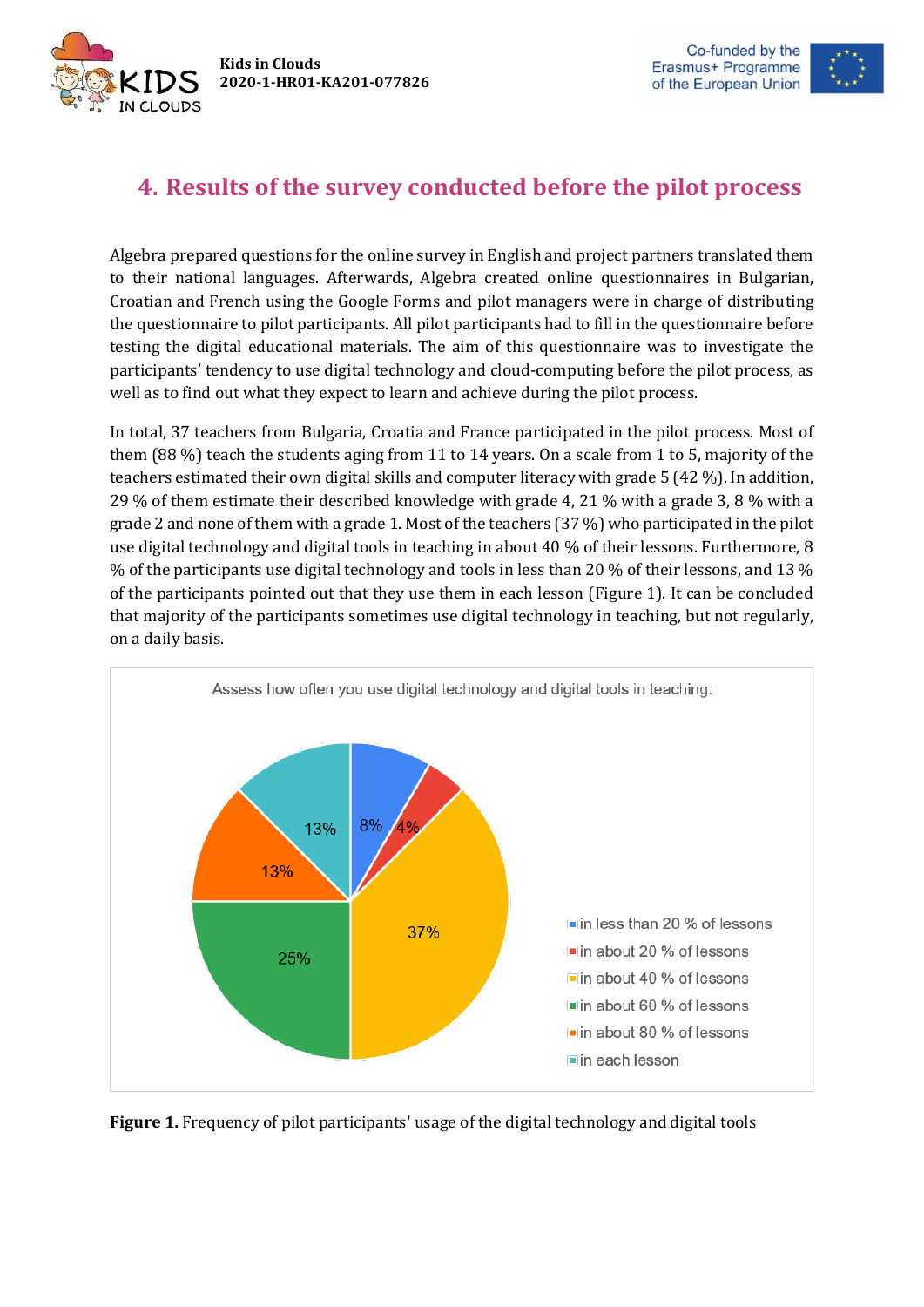



Additionally, teachers were asked to mark the extent to which they have been using particular cloud tools in teaching so far. All of the listed tools are the ones for which project partners have previously created digital educational materials for teachers. The aim was to investigate frequency of teachers' usage of particular cloud tool, before they have been engaged to the pilot process where they had the opportunity to recognize benefits of using these tools. The results are very meaningful – majority of the teachers have never used most of the listed cloud tools (Figure 2). For example, the tool ProProfs was never used before by any participant of the pilot. The tools ClassDojo, Flex Clip, Genially and Mentimeter were previously sometimes used only by 15 – 20 % of the pilot participants. Tools Coggle, Genially and Quizizz were previously often used only by 10 – 20 % of the pilot participants. Following these results, it can be concluded that most of the teachers who were filling in the survey before testing the educational materials, were not using listed cloud tools very frequently up to that point. Moreover, this analysis shows that pilot participants could upgrade their skills in using particular cloud tools and therefore largely benefit from participating in the pilot process. Finally, these results also show that previously created educational materials for teachers meet the pilot participants' needs.





Furthermore, teachers who participated in the pilot were asked to mark the fields and situations for which they would like to find a helpful digital tool. The aim of this was to investigate whether teachers face some challenges in teaching for which they are trying to find an effective solution.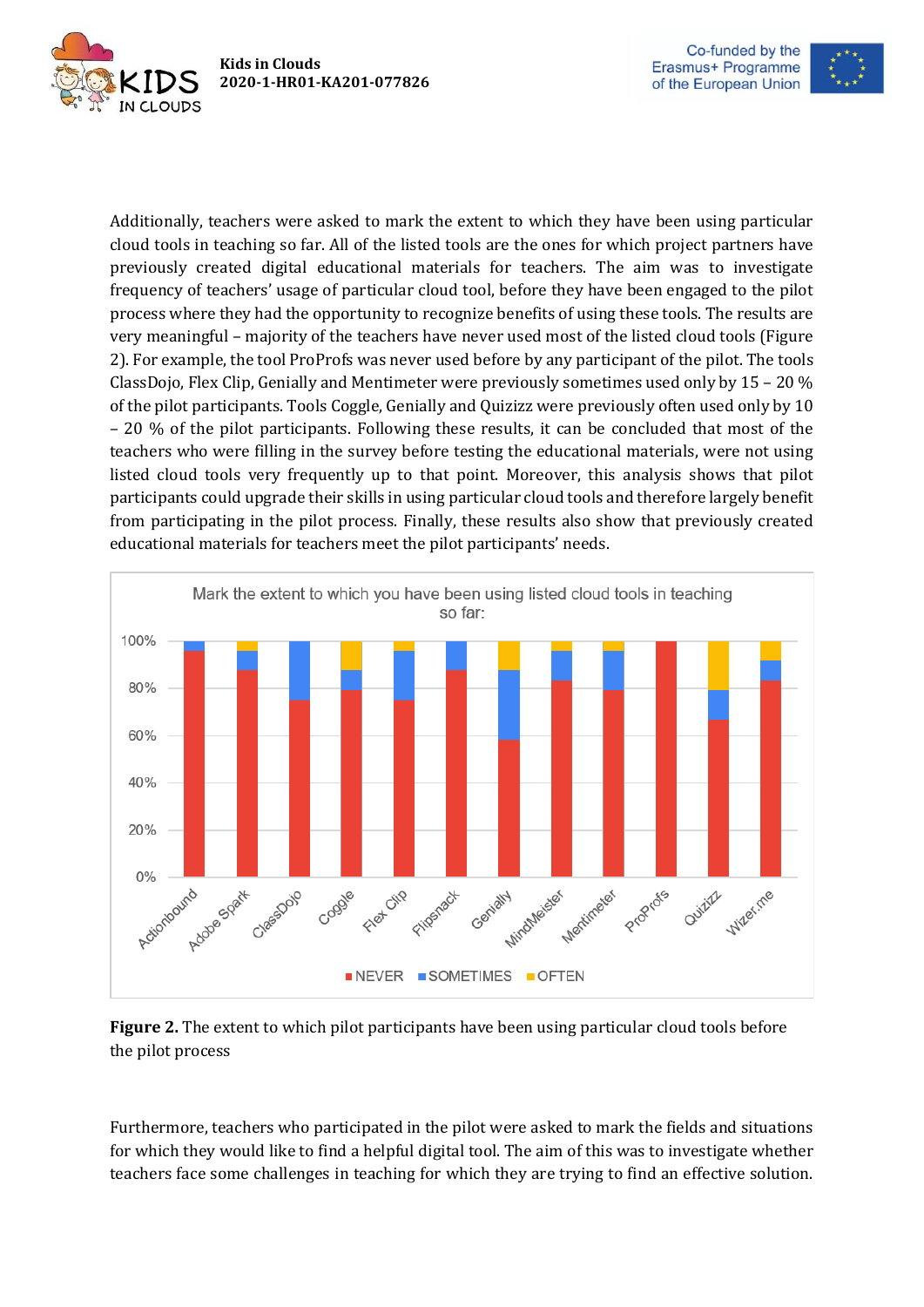



In addition, this question encouraged teachers to deliberate whether the cloud tools could be implemented in teaching and therefore facilitate different phases of teaching process (preparation, performance, exchanging materials, feedback, communication).

The situation that was pointed out by pilot participants most often is increasing students' involvement during the lesson (Figure 3). Majority of the teachers (23 %) would like to find helpful digital tool in order to increase students' motivation and involvement in the activities during the lessons. Situation that was also pointed out many times is receiving feedbacks from students on their acquired knowledge (21 % of the pilot participants). In addition, 16 % of the participants would like to find a digital tool in order to improve work efficiency (including preparations for the lessons), and 12 % for exchanging learning materials with students as well as for developing students' digital skills. The rest of the situations are: successful classroom management (8 %), receiving completed assignments from students (4 %), collecting students' assignments in some sort of students' portfolios (2 %) and exchanging materials with colleagues  $(2 \%)$ .

The results show that teachers are willing to find useful digital tools and implement them in their everyday work in order to prevail the challenges related to all phases of teaching process.



**Figure 3.** The fields and situations for which pilot participants wanted to find a helpful digital tool before the pilot process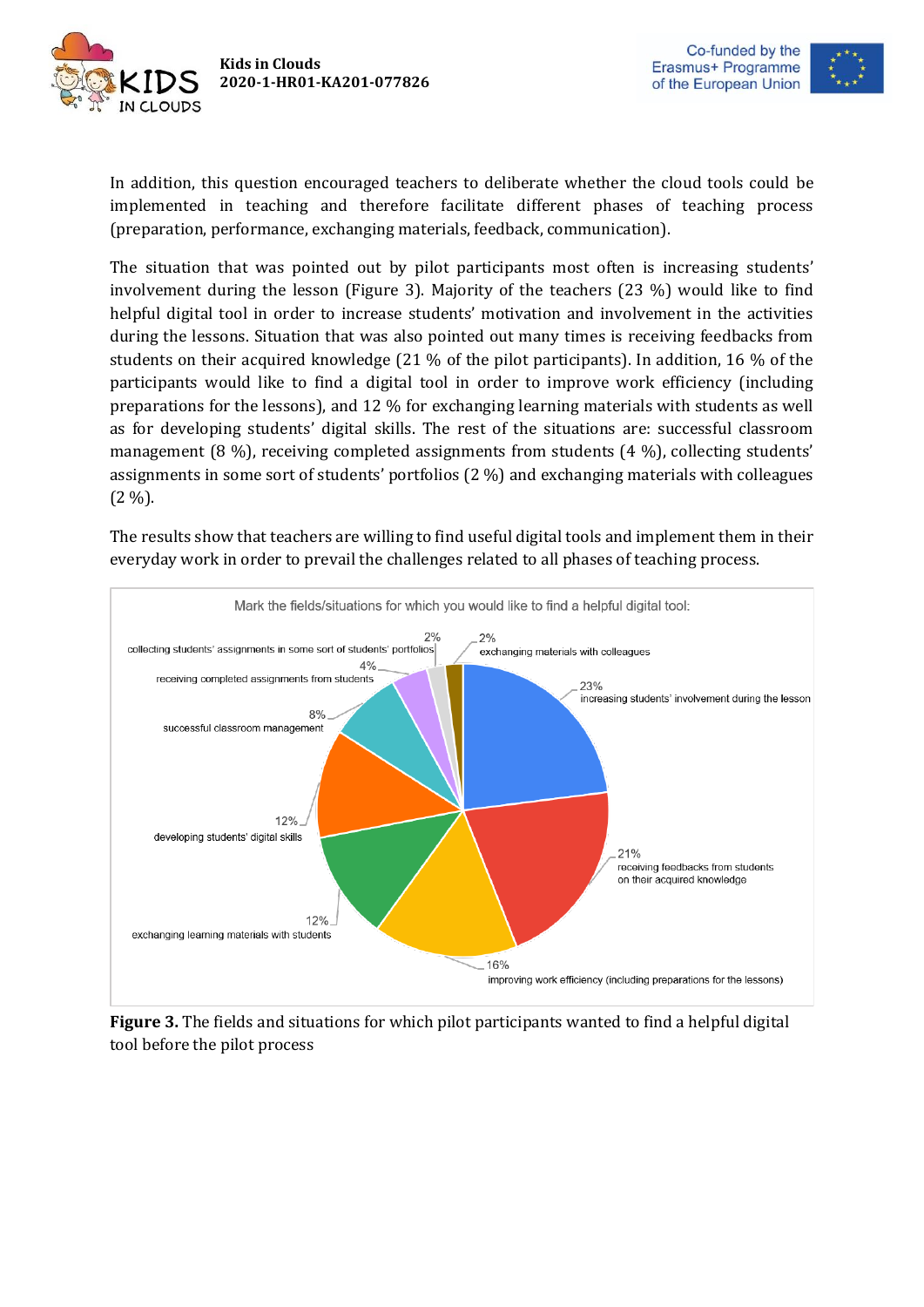**Kids in Clouds 2020-1-HR01-KA201-077826**



**.** 



## <span id="page-11-0"></span>**5. Insights gained during the pilot process**

#### 5.1. Secondary School St. St. Cyril and Methodius

<span id="page-11-1"></span>In the Secondary School St. St. Cyril and Methodius, the pilot process was conducted as a face-toface training and it was held on 24th December 2021. The pilot manager was Dimitria Ayanska, member of the *Kids in Clouds* project team, who ensured proper implementation of all steps which were defined as mandatory within the pilot process.

The following teachers<sup>1</sup> participated in the pilot process:

- Teacher 1 Bulgarian Language and Literature teacher
- Teacher 2 Primary teacher
- Teacher 3 English Language teacher
- Teacher 4 Mathematics teacher
- Teacher 5 Primary teacher

The following learning materials were tested during the pilot process:

- Tutorial on using Flipsnack 2 Kids in Clouds BG
- Example of using Genially in English Language lessons Kids in Clouds BG
- Tutorial on using Quizizz 2 Kids in Clouds BG
- Tutorial on using ClassDojo 1 Kids in Clouds BG
- Tutorial on using ClassDojo 1 Kids in Clouds BG
- Tutorial on using FlipSnack 1 Kids in Clouds BG
- Example of using AdobeSpark in Science lessons Kids in Clouds BG
- Example of using ProProfs in English Language lessons Kids in Clouds BG
- Example of using Actionbound in Mathematics lessons Kid in Clouds BG
- Example of using Genially in Mathematics lessons 2 Kids in Clouds BG
- Tutorial on using Mentimeter Kids in Clouds BG
- Example of using ProProfs in History lessons Kids in Clouds BG
- Example of using Coggle in History lessons Kids in Clouds BG
- Tutorial on using Genially 1 Kids in Clouds BG
- Example of using Mentimeter in History lessons 1 Kids in Clouds BG
- Example of using Wizerme in Mathematics lessons Kids in Clouds BG
- Example of using Actionbound in English Language lessons Kids in Clouds BG
- Example of using FlexClip in English Language lessons Kids in Clouds BG
- Example of using MindMeister in English Language lessons Kids in Clouds BG
- Example of using Quizizz in English Language lessons Kids in Clouds BG

The teachers who participated in the pilot are all very motivated to participate in various trainings and educations. Two participants are primary teachers – age 52 and age 56. They teach all subjects from 1st to 4th grade. One is more experienced in using digital materials than the other but the other is very fast learner and is very fascinated by the opportunities that trainings can offer.

<sup>1</sup> Names of the teachers are gathered and stored by Project Coordinator, but are removed from this document in respect with the GDPR provisions.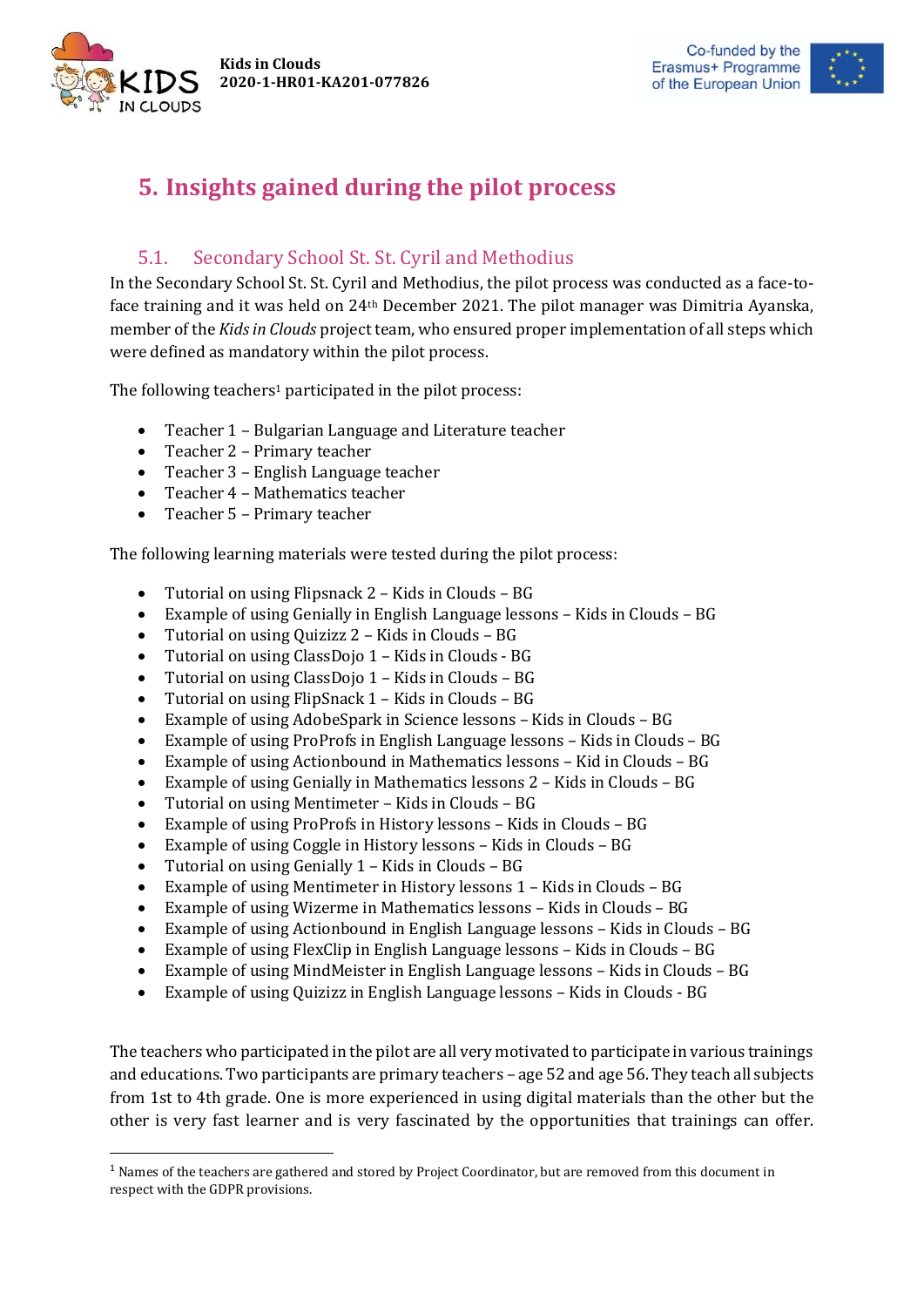



Participating in the pilot and testing materials broadened her skills in using digital tools in teaching. Teacher who is more experienced when it comes to digital and cloud tools has been a great help during the pilot, helping other participants recognizing the value of cloud tools. Despite her previous knowledge and skills, there were still cloud tools that she has not used before, so this was an opportunity to broaden her skills. Both Primary teachers who participated in the pilot pointed out that students are always very willing to participate when it comes to digital tools in the classroom.

English Language teacher, age 43, has participated in other projects and this was not her first time experiencing digital or cloud tools but the tools she tested in this pilot were new to her and she was very glad to try them. She concluded that she will continue using the tools in teaching and with her students.

Mathematics teacher, age 33, has been a secondary teacher for approximately 4 years, the same as Bulgarian Language teacher, age 32. They have learnt the most from the pilot process and testing the materials since they got the chance to try out tools which were new to them. They were both very motivated and happy by the outcomes and reported that students' reactions on using new cloud tools were very good.

All 5 pilot participants concluded that the process was not complicated but that it was rather simple and well organized. They felt very satisfied by learning how to use new tools in class and by the reactions of their students afterwards, who are always more interested in the process of learning when it is partially digitalized.

#### 5.2. Primary School Horvati

<span id="page-12-0"></span>In the Primary School Horvati, the pilot process was conducted as a face-to-face training and it was held on 22nd December 2021. The pilot manager was Suzana Delić, member of the *Kids in Clouds* project team, who ensured proper implementation of all steps which were defined as mandatory within the pilot process.

The following teachers<sup>2</sup> participated in the pilot process:

- Teacher 1 Music teacher
- Teacher 2 Biology teacher
- Teacher 3 Art teacher

**.** 

- Teacher 4 Math teacher
- Teacher 5 Croatian Language teacher
- Teacher 6 Primary teacher
- Teacher 7 English teacher

<sup>&</sup>lt;sup>2</sup> Names of the teachers are gathered and stored by Project Coordinator, but are removed from this document in respect with the GDPR provisions.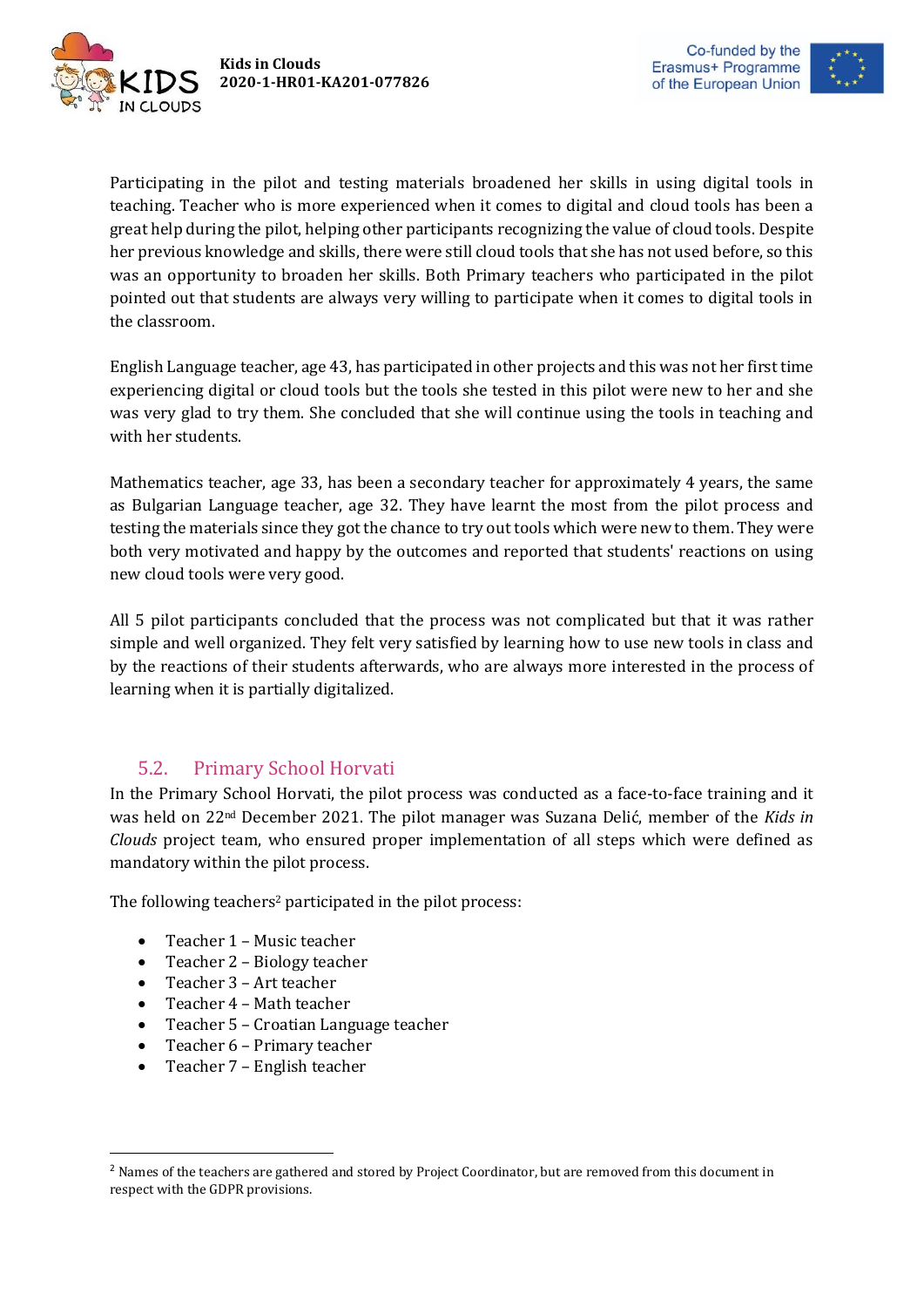





The following learning materials were tested during the pilot process:

- Example of using Flipsnack in Music lessons Kids in Clouds HR
- Example of using Wizerme in Music lessons Kids in Clouds HR
- Example of using MindMeister in Biology lessons Kids in Clouds HR
- Example of using Genially in Biology lessons Kids in Clouds HR
- Example of using Flipsnack in Art lessons 1 Kids in Clouds HR
- Example of using Flipsnack in Art lessons 2 Kids in Clouds HR
- Example of using Actiounbound in Mathematics lessons Kids in Clouds HR
- Example of using Wizerme in Mathematics lessons Kids in Clouds HR
- Example of using Flexclip in Mathematics lessons Kids in Clouds HR
- Example of using Wizerme in Croatian Language lessons Kids in Clouds HR
- Example of using Quizizz in Croatian Language lessons Kids in Clouds HR
- Example of using Actiounbound in Croatian Language lessons Kids in Clouds HR
- Example of using Adobe Spark in Croatian Language lessons Kids in Clouds HR
- Example of using MindMeister in Science lessons Kids in Clouds HR
- Example of using ProProfs in Science lessons Kids in Clouds HR
- Example of using Genially in Science lessons Kids in Clouds HR
- Example of using Mentimeter in English Language lessons Kids in Clouds HR
- Example of using Genially in English Language lessons Kids in Clouds HR
- Example of using Flexclip in English Language lessons Kids in Clouds HR
- Example of using Quizizz in English Language lessons Kids in Clouds HR

The teachers who participated in the pilot age from 28 to 49 years and are all very interested in using digital technology in teaching. Therefore, they were all very motivated to test newly created digital educational materials, in order to upgrade their knowledge about the cloud tools and apply new teaching methods with their students. Participants emphasized that they need to keep up with technology development. In addition, due to pandemic, teachers had to use digital tool in order to maintain the teaching process in different circumstances. Therefore, this motivated participants to broaden their skills.

Pilot participants were previously involved in a series of workshops about using digital tools in teaching, so they are familiar with the certain tools, but there are many more cloud tools that teachers could use and benefit out of it. Some of these tools were used during the pilot process, while testing the digital educational materials.

Teachers were extremely pleased to participate in the pilot process. Namely, it was exceptional for them to see the exact examples of how the particular cloud tool could be used in teaching the subject which they teach. This is what they especially pointed out during the evaluation and discussion with the pilot manager. They have also tried to apply certain digital tools in their teaching and believe that this has an extremely good effect on students' motivation. In the short term, the only disadvantage is that it takes a lot of time to make your own material when you are a beginner, but in the long run and with mastering this skill, it will be faster and easier. Finally, teachers could always consult the created educational materials when they would have some insecurities, and materials represents some kind of heritage for other generations of teachers.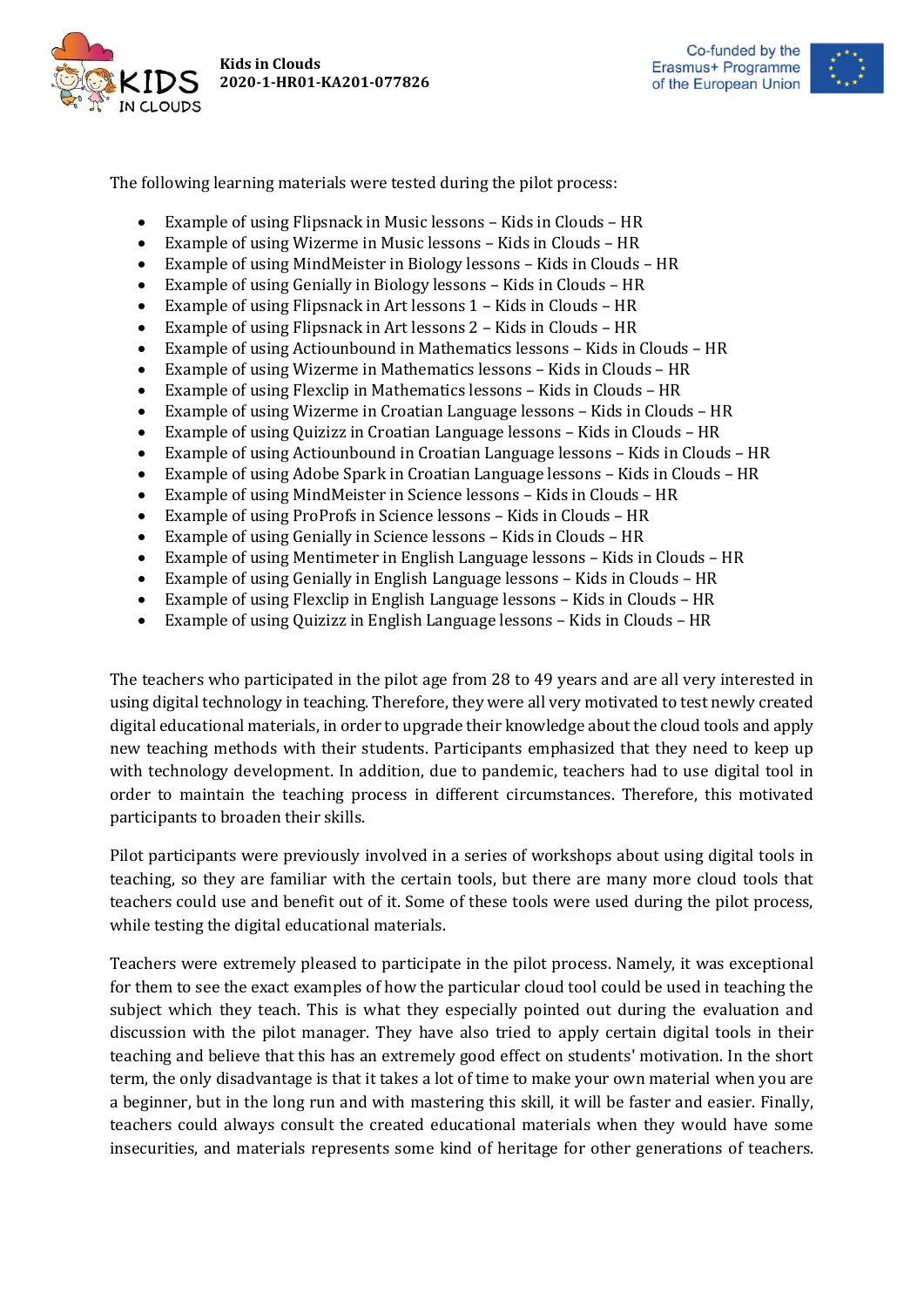



Participating teachers believe that sharing content between teachers and students is the key to success.

### 5.3. College Jules Reydellet

<span id="page-14-0"></span>In the College Jules Reydellet, the pilot process was conducted as a face-to-face training and it was held on 2<sup>nd</sup> December 2021. The pilot managers were Audrey Wilkinson and Marine Vannoote, members of the *Kids in Clouds* project team, who ensured proper implementation of all steps which were defined as mandatory within the pilot process.

The following teachers<sup>3</sup> participated in the pilot process:

- Teacher 1 Spanish Language teacher
- Teacher 2 Spanish Language teacher
- Teacher 3 English Language teacher
- Teacher 4 English Language teacher
- Teacher 5 German Language teacher
- Teacher 6 French Language teacher
- Teacher 7 French Language teacher
- Teacher 8 French and Latin Language teacher
- Teacher 9 Biology teacher
- Teacher 10 Biology teacher
- Teacher 11 Mathematics teacher
- Teacher 12 Physics and Chemistry teacher
- Teacher 13 Physical Education teacher
- Teacher 14 Physical Education teacher
- Teacher 15 Physical Education teacher
- Teacher 16 Music teacher
- Teacher 17 Librarian

**.** 

- Teacher 18 ICT teacher
- Teacher 19 Mathematics teacher
- Teacher 20 Mathematics teacher

The following learning materials were tested during the pilot process:

- Example of using Actionbound in Mathematics lessons Kids in Clouds FR
- Example of using Actionbound in English Language lessons Kids in Clouds FR
- Tutorial on using Flexclip 1 Kids in Clouds FR
- Example of using Flexclip in English Language lessons Kids in Clouds FR
- Example of using Flipsnack in Music lessons Kids in Clouds FR
- Example of using Genially in Mathematics lessons 1 Kids in Clouds FR
- Example of using Genially in Mathematics lessons 2 Kids in Clouds FR
- Example of using Genially in Mathematics lessons 3 Kids in Clouds FR
- Example of using Genially in English Language lessons Kids in Clouds FR

<sup>&</sup>lt;sup>3</sup> Names of the teachers are gathered and stored by Project Coordinator, but are removed from this document in respect with the GDPR provisions.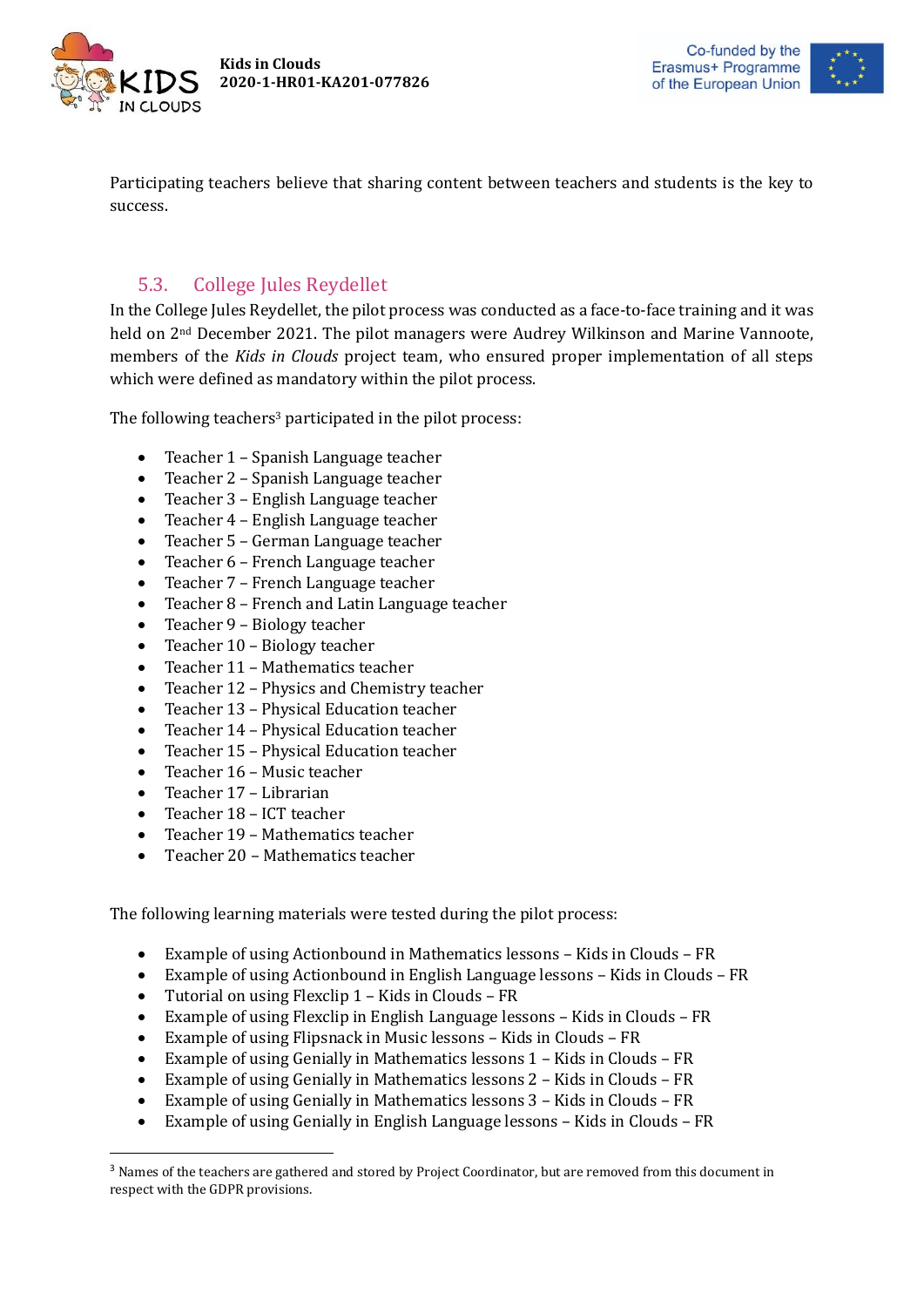



- Tutorial on using Genially Kids in Clouds FR
- Example of using Mindmeister in Science lessons Kids in Clouds FR
- Tutorial on using Mindmeister Kids in Clouds FR
- Example of using Mindmeister in English Language lessons Kids in Clouds FR
- Tutorial on using Mentimeter Kids in Clouds FR
- Example of using Mentimeter in English Language lessons Kids in Clouds FR
- Example of using Wizerme in Mathematics lessons Kids in Clouds FR
- Tutorial on using Wizerme 1 Kids in Clouds FR
- Example of using Wizerme in Music lessons Kids in Clouds FR
- Example of using Wizerme in Mathematics lessons Kids in Clouds FR
- Tutorial on using Quizziz 1 Kids in Clouds FR
- Example of using Quizziz in Science lessons Kids in Clouds FR

The teachers who participated in the pilot teach students who age 11 to 15 years. Teachers are generally interested in using digital tools in teaching as well as in training where they could find out some new teaching methods. Overall, teachers included in the pilot were aware of a few cloud tools, but they did not know that there were so many of them. Moreover, during the discussion with pilot managers, teachers emphasized that they did not know that there are so many cloud tools that could actually suit their subject.

Teachers tested the tools that were not familiar to them, and they were interested in studying materials that show how could a particular tool be used in a subject they teach. Teachers' reactions during the pilot were very positive and teachers felt empowered to apply their new insights in the teaching process. Moreover, after the pilot process was over, teachers implemented some of their new skills in teaching and reported that students' reactions on using cloud tools were very positive, students' motivation and interest during the lessons increased and teachers pointed out that these tools and methods will be included in their teaching from now on.

#### 5.4. Ludina Primary School

<span id="page-15-0"></span>In the Ludina Primary School, the pilot process was conducted as a face-to-face training and it was held in the period  $13<sup>th</sup>$  December 2021 –  $17<sup>th</sup>$  December 2021. The pilot manager was Tomislav Pavlović, member of the *Kids in Clouds* project team, who ensured proper implementation of all steps which were defined as mandatory within the pilot process.

The following teachers<sup>4</sup> participated in the pilot process:

• Teacher 1 – Art teacher

**.** 

- Teacher 2 Music teacher
- Teacher 3 Primary teacher
- Teacher 4 Primary teacher
- Teacher 5 Primary teacher

<sup>4</sup> Names of the teachers are gathered and stored by Project Coordinator, but are removed from this document in respect with the GDPR provisions.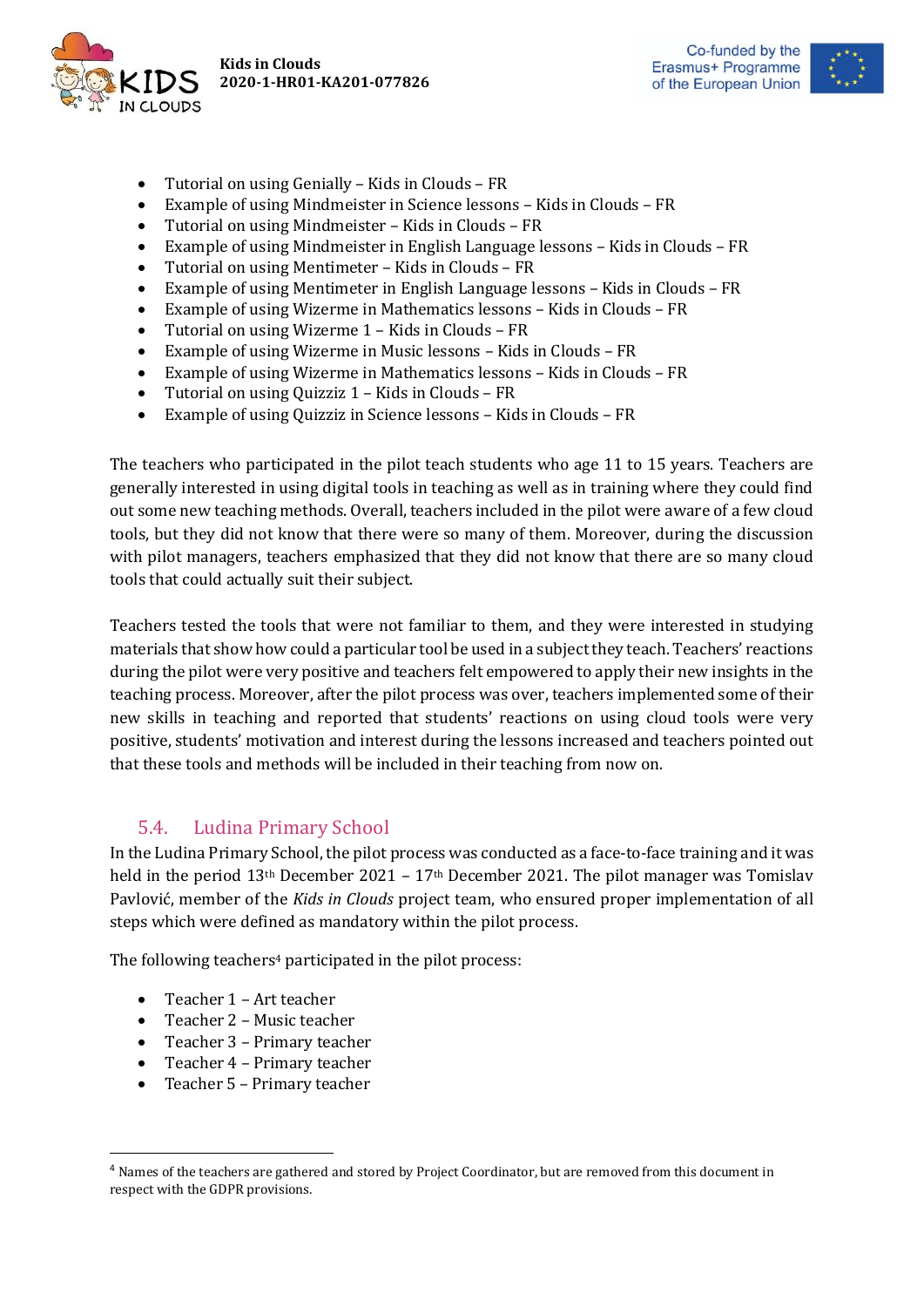





The following learning materials were tested during the pilot process:

- Tutorial on using Flipsnack 1 Kids in Clouds HR
- Tutorial on using Flipsnack 2 Kids in Clouds HR
- Tutorial on using Adobe Spark 1 Kids in Clouds HR
- Tutorial on using Adobe Spark 2 Kids in Clouds HR
- Tutorial on using FlexClip Kids in Clouds HR
- Tutorial on using Mentimeter Kids in Clouds HR
- Tutorial on using Wizerme 1 Kids in Clouds HR
- Tutorial on using Wizerme 2 Kids in Clouds HR
- Tutorial on using Genially 1 Kids in Clouds HR
- Tutorial on using Quizizz 1 Kids in Clouds HR
- Example of using Quizizz in Croatian Language lessons Kids in Clouds HR
- Example of using Adobe Spark in Croatian Language lessons Kids in Clouds HR
- Example of using FlexClip in Mathematics lessons Kids in Clouds HR
- Example of using Wizerme in Mathematics lessons Kids in Clouds HR
- Example of using Quizizz in Science lessons Kids in Clouds HR
- Example of using Adobe Spark in Science lessons Kids in Clouds HR
- Example of using Actionbound in Croatian Language lessons Kids in Clouds HR
- Example of using Mentimeter in English Language lessons Kids in Clouds HR
- Example of using Genially in Science lessons Kids in Clouds HR
- Example of using Wizerme in Croatian Language lessons Kids in Clouds HR

Art teacher who teaches pupils aging 10 to 14 years uses technology in her lessons occasionally. Her previous knowledge about the cloud tools was average, with a few tools she was using regularly. She was very pleased with the tools she learned about and she is willing to use them in her everyday teaching in future.

Music teacher who teaches pupils aging 10 to 14 years uses technology in her lessons on a daily basis. She even creates content using digital tools. Since she had the opportunity to expand her knowledge about the cloud tools, she found participating in the pilot process very useful and it encouraged her to use cloud tools even more frequently in her lessons.

One Primary teacher, who teaches pupils aging 6 to 10 years, uses technology in her lessons occasionally. Her previous knowledge about the cloud tools was above average, with a few tools she was using regularly (Microsoft Teams, OneNote classroom Notebook). Finally, she is satisfied with the tools she learned about and she will continue using them.

Other two Primary teachers teach pupils aging 6 to 10 years. They use technology in their lessons every day – due to the fact that they teachers in combined classes where technology is a must. Their previous knowledge about the cloud tools was above average, and they prefer using presentations tools and also to prepare and deliver content for their pupils using online cloud tools (OneNote Classroom Notebook). They are satisfied with the tools they learned about and they will continue using them.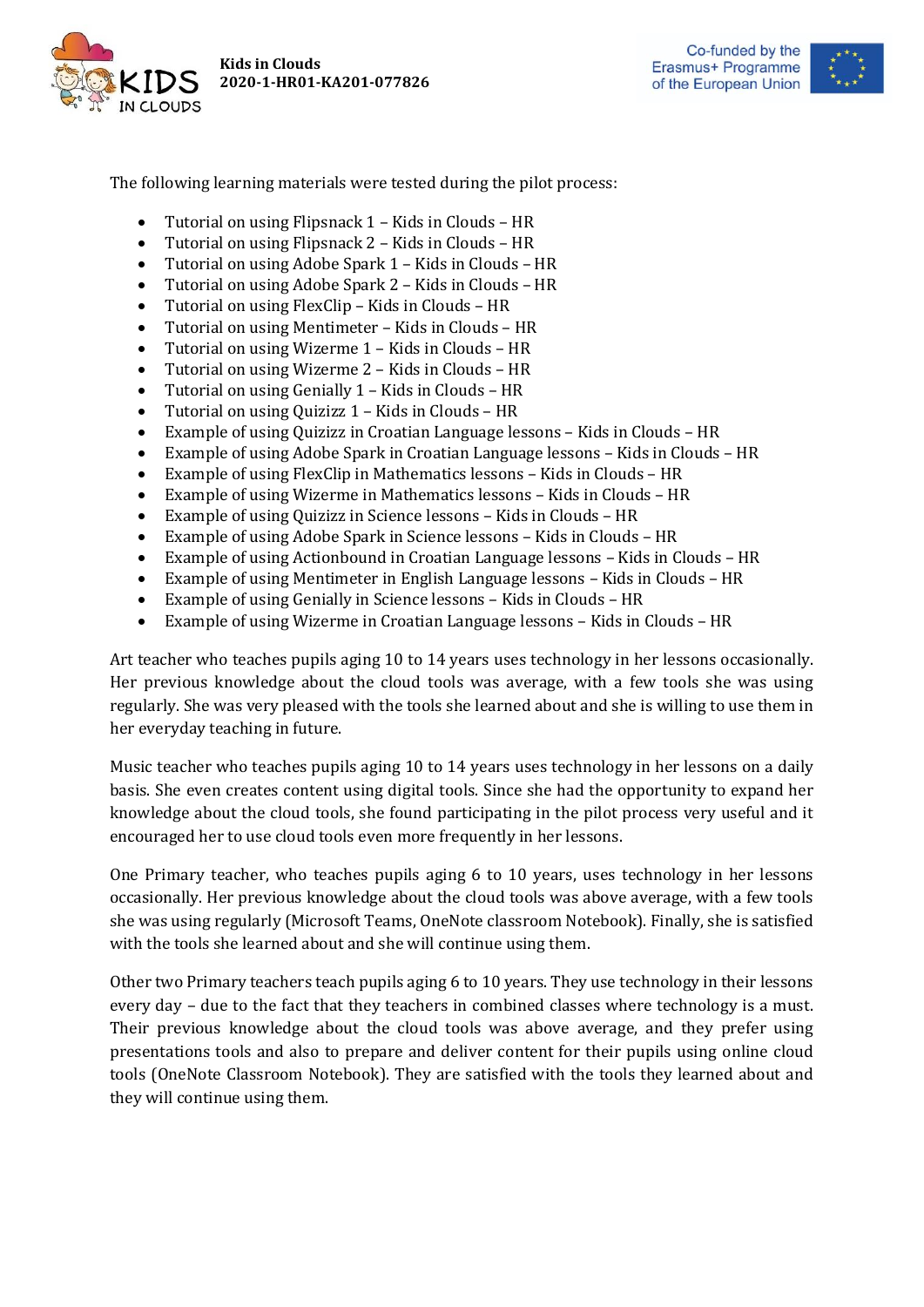IN CLOUDS



## <span id="page-17-0"></span>**6. Results of the survey conducted after the pilot process**

Algebra prepared questions for the online survey in English and project partners translated them to their national languages. Afterwards, Algebra created online questionnaires in Bulgarian, Croatian and French using the Google Forms and pilot managers were in charge of distributing the questionnaire to pilot participants. All pilot participants had to fill in the questionnaire after testing the digital educational materials. The aim of this questionnaire was to investigate the participants' opinion about the quality of the tested materials and to assess the user experience of the online repository. Additionally, participants were asked to assess how the use of cloudbased tools could improve their work in the future and in which situations they will be able to apply the obtained knowledge.

Pilot participants, teachers from Bulgaria, Croatia and France, studied the digital educational materials about using the cloud tools which are stored on the online repository. Afterwards, they tried to use particular cloud tools on their own and they tested some of their many functionalities. Practically, this means that pilot participants tried to create their own digital educational materials (presentations, quizzes, videos, infographics etc.). That way, pilot participants gained some insights into the possibilities that cloud tools provide and could get a picture about their usage in teaching.

As emphasized before, 37 teachers from Bulgaria, Croatia and France participated in the pilot process. While filling in the questionnaire after testing the educational materials, pilot participants were asked which digital tools they have tested using the provided educational materials. The tool that was tested by majority of the pilot participant (14 of them) was Mentimeter. Tools Quizizz and Wizer.me were tested by 13 participants, Genially by 10 participants, Adobe Spark by 7 participants and so on (Figure 4).



**Figure 4.** Digital tools that have been tested by pilot participants using the provided educational materials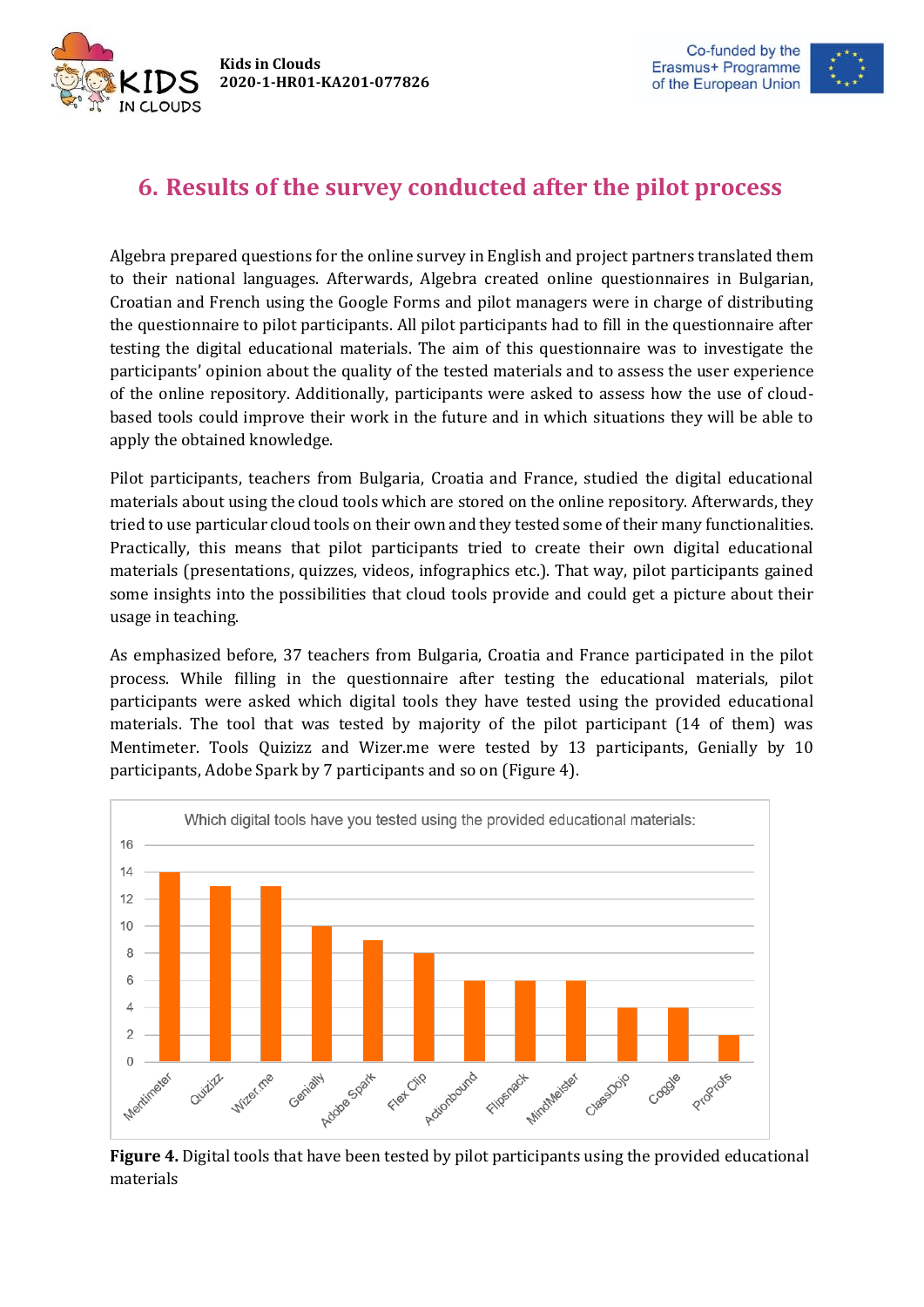



Since results of the questionnaire conducted before testing the materials showed that many of the cloud tools for which educational materials were created, were rarely used by majority of the pilot participants, involvement of the participants in testing these tools is satisfactory.

In addition, pilot participants were asked to evaluate their overall impression of the educational materials which they have tested. In order to investigate this topic thoroughly, pilot participants were asked to indicate the extent to which they agree with the eight statements, by pointing out their opinion on a scale from strong disagreement (grade 1) to strong agreement (grade 5).

It can be concluded that created educational materials are easy to use, since equal part of the teachers who participated in the pilot strongly agree (46 %) or agree (46 %) with the statement investigating this topic (Figure 5). Only 8 % of the participants marked that they neither agree nor disagree.

Moreover, 65 % of the pilot participants pointed out that they strongly agree that educational materials explain the use of digital tools in a simple way (Figure 5). Additionally, 9 % of the pilot participants agree with the statement and 9 % of them disagree with the statement. It can be concluded that majority of the teachers who participated in the pilot find educational materials easy to use and think that materials explain the content in a simple way.





Furthermore, according to the questionnaire results, 77 % of the pilot participants strongly agree that practical examples in educational materials show how teachers could use digital tools in everyday teaching (Figure 6). It can be concluded that educational materials served the purpose of introducing teachers with functionalities of particular cloud tools, but also showed them practical pedagogic methods and didactic strategies that can be used in everyday teaching of particular subject.

Moreover, 68 % of the pilot participants strongly agree that they have expanded their knowledge about using digital tools by testing educational materials (Figure 6). 18 % of them agree with that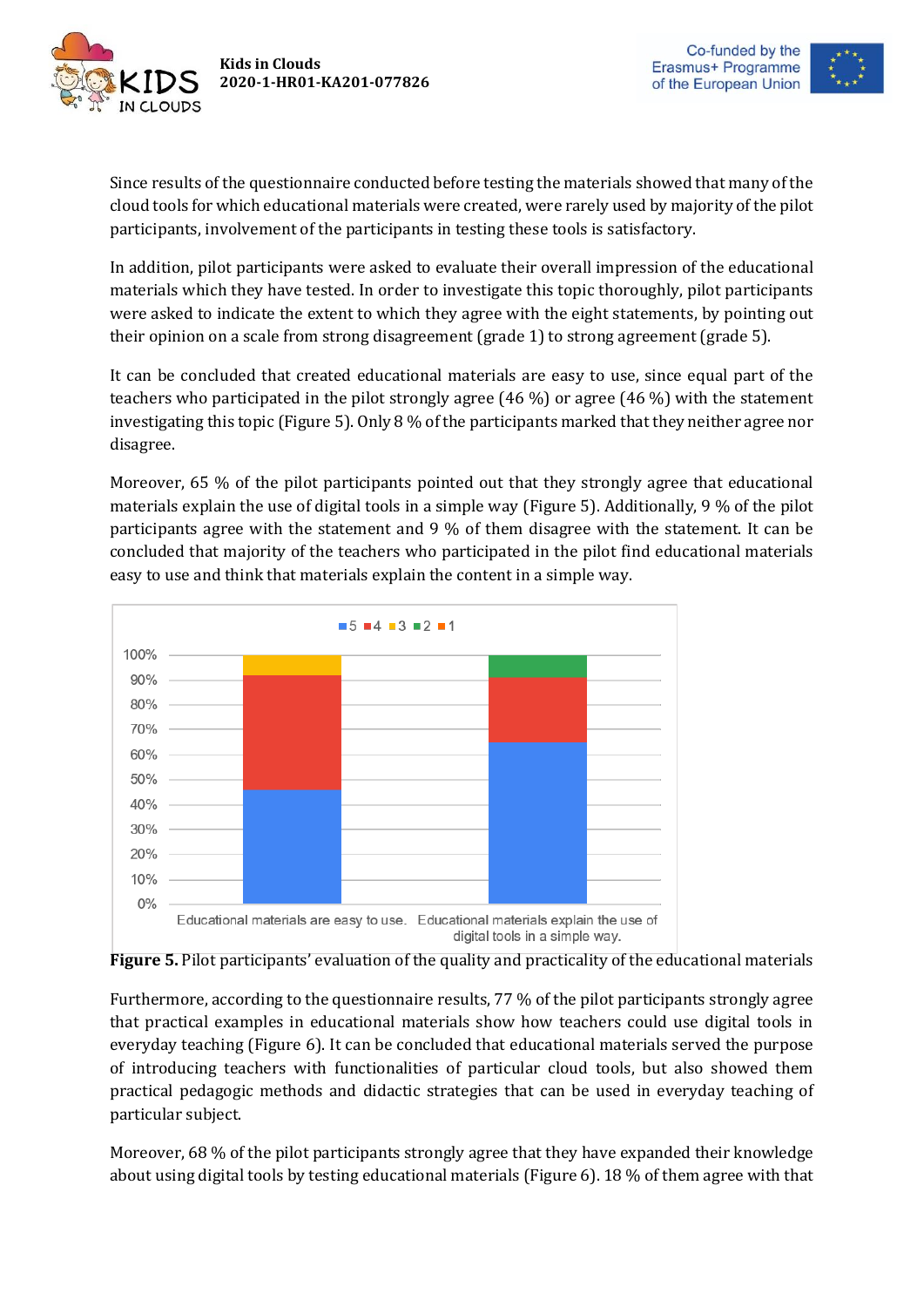



statement, 9 % of them neither agree nor disagree, and 5 % of them disagree. These results were probably most affected by teachers' previous knowledge about the cloud tools and frequency of using them in teaching. It can be concluded that most of the pilot participants have gained new knowledge and skills in the process of reviewing educational materials and testing the cloud tools.



**Figure 6.** Pilot participants' evaluation of practical examples included in the educational materials and level of knowledge about cloud tools gained after the pilot

The questionnaire investigated if teachers will continue to use the cloud tools they were introduced with. Pilot participants were asked if they will use the tools for preparing their lessons in future more often (Figure 7). 77 % of pilot participants emphasized that they continue to use cloud tools they were introduced with in order to facilitate the preparation of their lessons. 18 % of the pilot participants is not sure whether they will use these tools in future and only 5 % stated that they will not use cloud tools in the future for this purpose.



**Figure 7.** Pilot participants' evaluation of their willingness to use the tested digital tools in the future for various purposes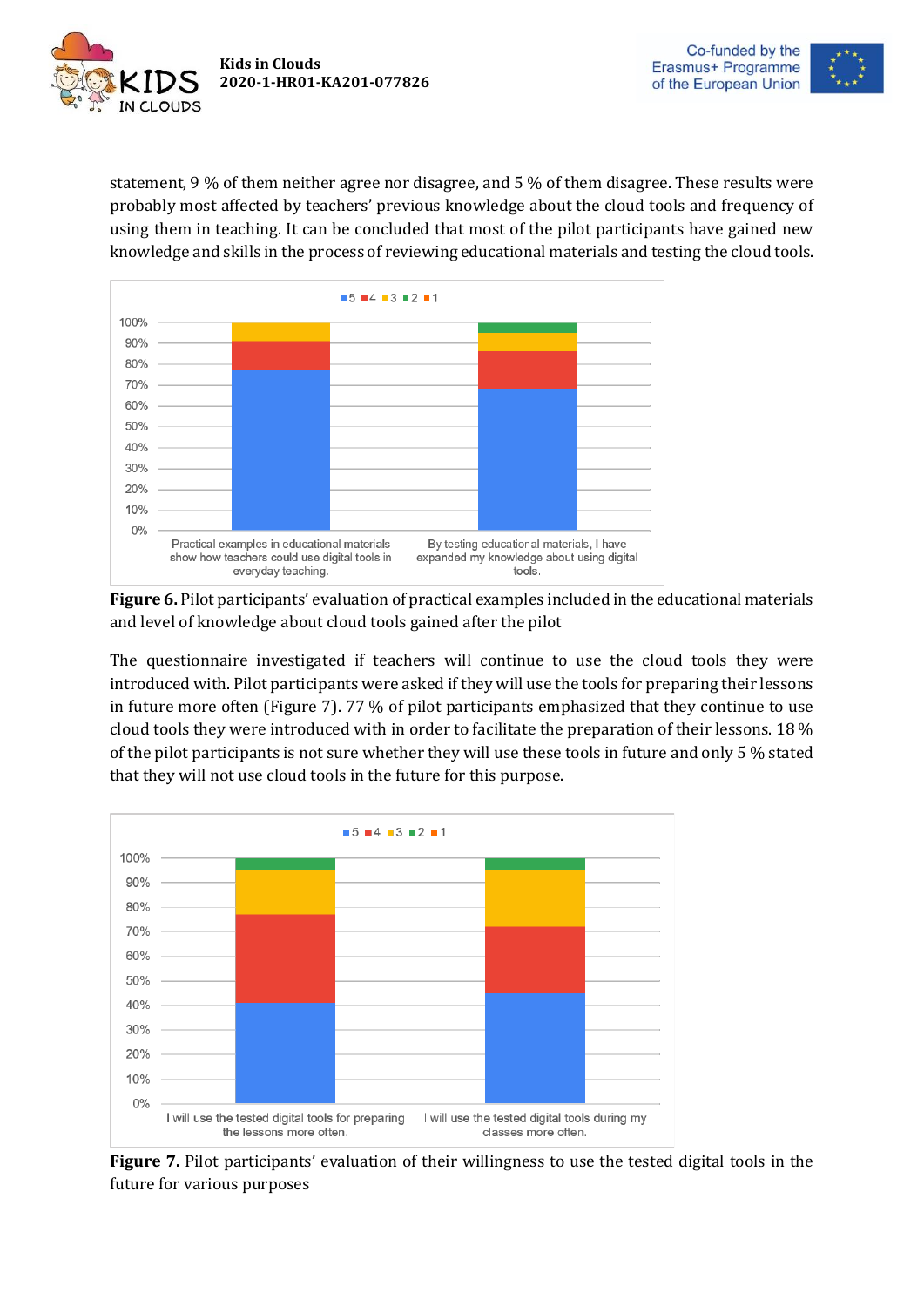IN CLOUDS

**Kids in Clouds 2020-1-HR01-KA201-077826**



Additionally, teachers were asked if they will use cloud tools they were introduced with during their classes more often in the future. The results show that 72 % of the pilot participants will use these tools during their lessons more often in the future, 23 % of them is not sure yet and only 5 % will not use them during their lessons in the future (Figure 7). It can be concluded that the pilot process successfully introduced teachers with possibilities of using cloud tools in teaching since majority of the teachers will continue to use particular cloud tools in future for preparing their lessons and during classes. Minority of the pilot participants are not sure if they will continue to use cloud tools in teaching or they think they will not continue using them – it can be assumed that this is related to different level to which particular schools and classrooms are equipped with IT devices.

Furthermore, pilot impact on the participants has been investigated. Teachers participating in the pilot were asked if educational materials encouraged them to introduce new methods of teaching and working with students. The results show that 86 % of the pilot participants agree with this statement (Figure 8). Additionally, 82 % of the pilot participants pointed out that they are more interested in exploring digital tools which could be used in teaching after studying educational materials. It can be concluded that pilot had very positive impact on teachers, since majority of pilot participants felt encouraged to use cloud tools in teaching in the future and therefore introduce new teaching methods while working with students. Moreover, after participating in the process of testing cloud tools, majority of the teachers felt ready to explore cloud tools on their own in the future and therefore continue to expand their knowledge and skills.



**Figure 8.** Pilot participants' willingness to introduce new teaching methods and explore digital tools in future

In addition, it was investigated in which fields and situations pilot participants will be able to apply obtained knowledge about using digital tools in teaching. Majority of the pilot participants (23 %) pointed out that they will use the obtained knowledge to increase students' involvement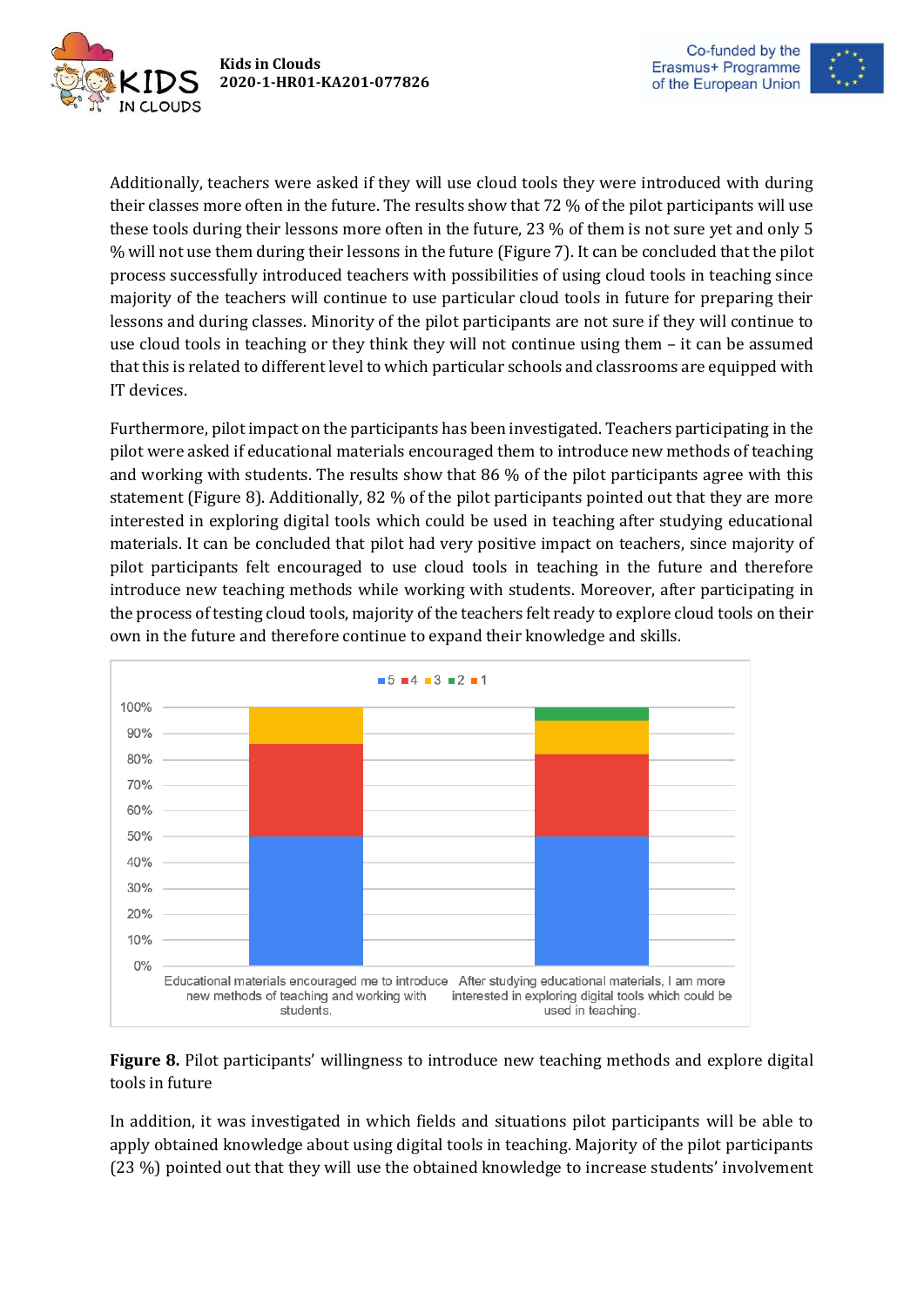



during the lesson (Figure 9). Besides, 18 % of the teachers pointed out that they will use their new knowledge about cloud tools in order to receive feedbacks from students on their acquired knowledge, and 17 % of them for developing students' digital skills. 15 % of the participants will use their new to facilitate the exchange of learning materials with students and 10 % of participants to improve work efficiency (including preparations for the lessons). These situations, identified as the ones in which newly acquired teachers' knowledge will be used most frequently, correspond majorly to the ones that were identified as the situations for which teachers strived to find helpful digital tools in the beginning of the pilot process.



**Figure 9.** The fields and situations in which pilot participants will be able to apply obtained knowledge about using digital tools in teaching

Finally, pilot participants were asked which of the tested digital tools they will use more frequently in teaching from now on (Figure 10). Most of the teachers will start using or use more frequently the tool Quizizz (13 participants), Mentimeter (10 teachers), Wizer.me (9 teachers), Adobe Spark (8 teachers), Genially (7 teachers) and MindMeister (5 teachers). Other tested tools will also be used more frequently in teaching by pilot participants. The tools that teachers pointed out they will use more frequently in teaching majorly correspond to the ones that were tested more frequently during the pilot. It can be concluded that pilot helped teachers to introduce themselves with particular cloud tools, since learning about the particular tool and testing it resulted with a decision for using that tool more frequently in the future.